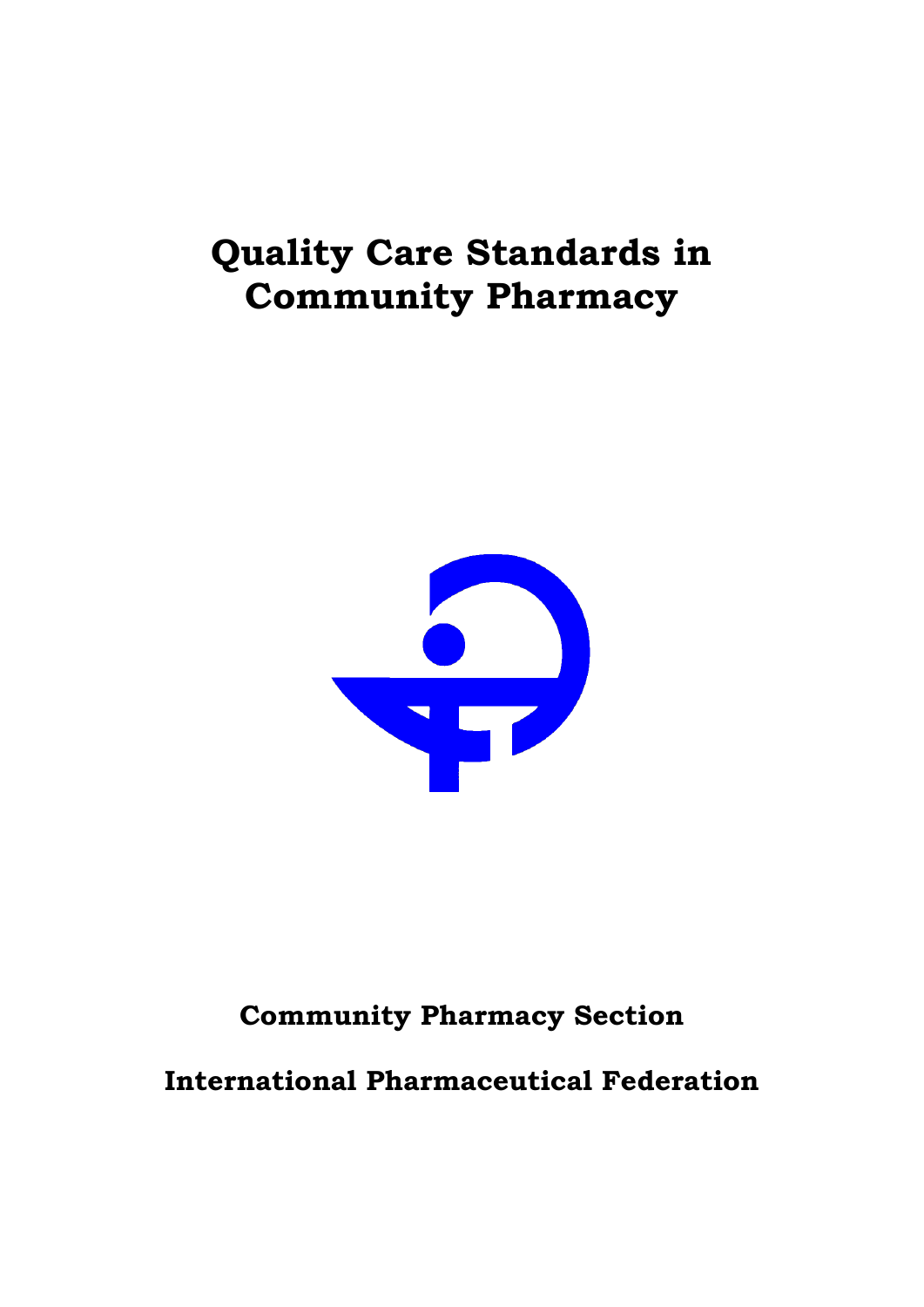# **Quality Care Standards in Community Pharmacy**

**Report of a Working Group** 



# **Community Pharmacy Section**

**International Pharmaceutical Federation**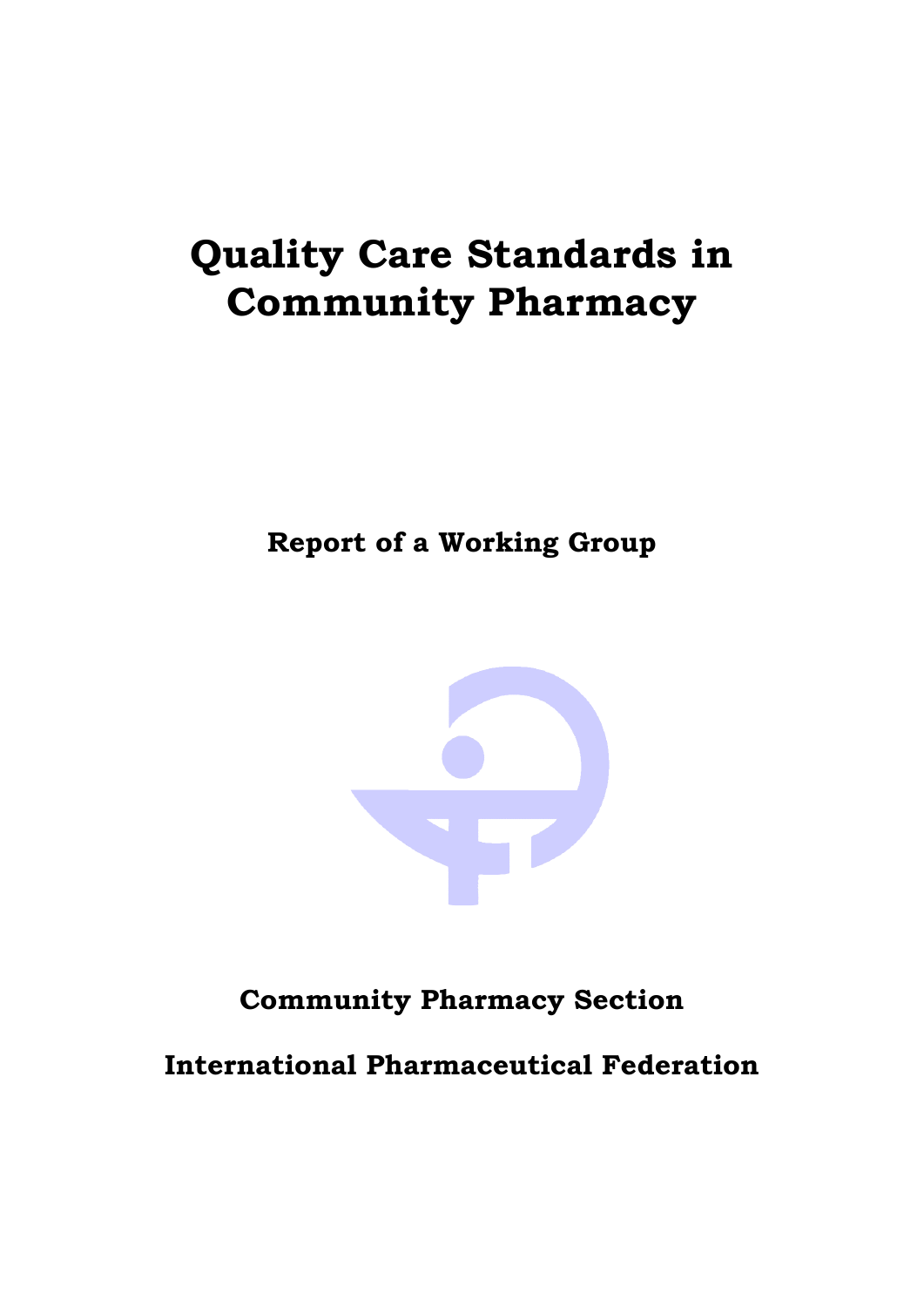Quality Care Standards in Community Pharmacy Report of a Working Group September 2005

Community Pharmacy Section International Pharmaceutical Federation

Secretariat: Pharmakon, Danish College of Pharmacy Practice Milnersvej 42 DK-3400 Hillerød Denmark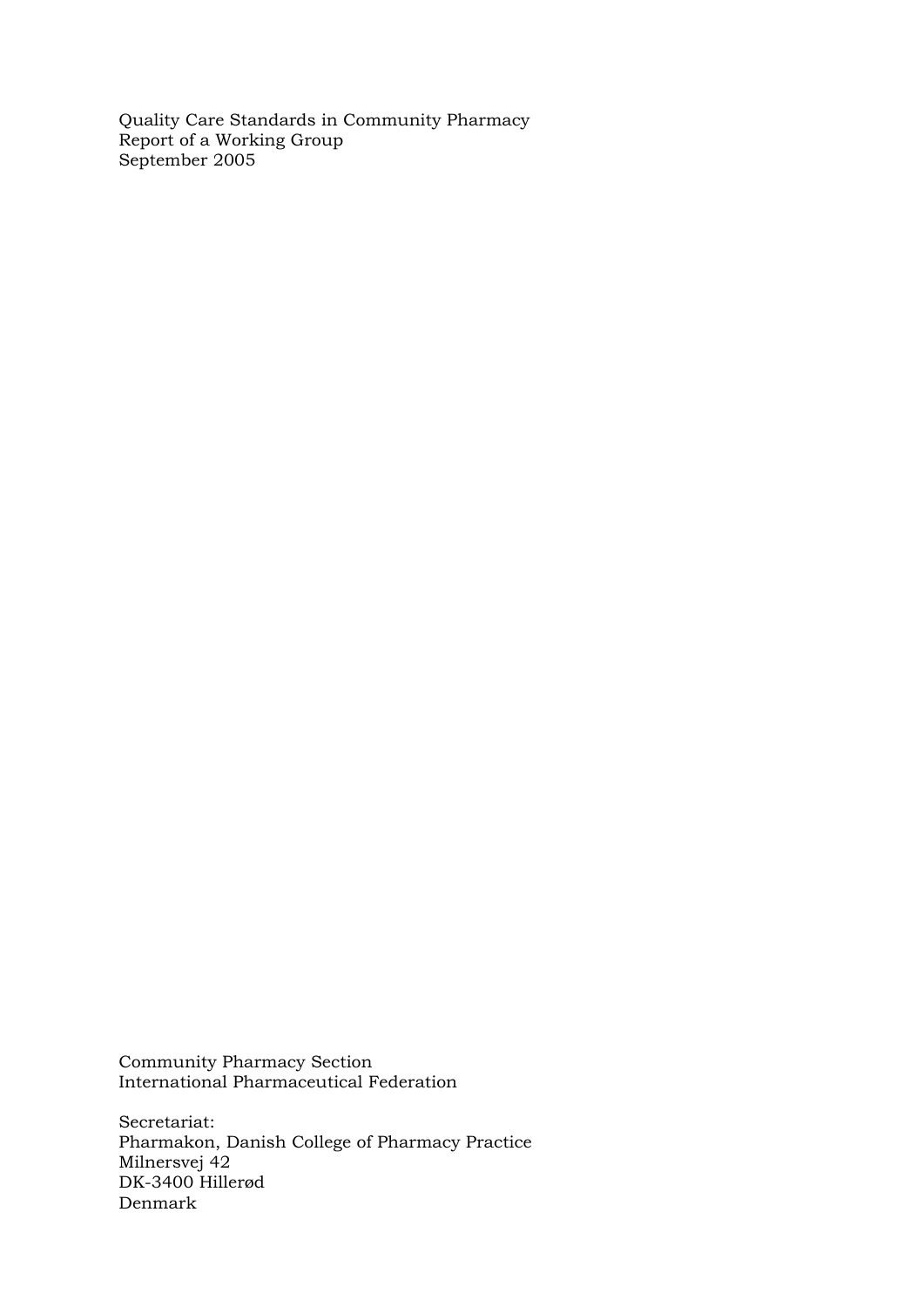# **Table of Contents**

| Recommendations for the Implementation of Quality Care Standards          |  |
|---------------------------------------------------------------------------|--|
|                                                                           |  |
|                                                                           |  |
|                                                                           |  |
|                                                                           |  |
|                                                                           |  |
|                                                                           |  |
|                                                                           |  |
|                                                                           |  |
| Appendix B: List of Organisations that Presented Standards for Survey  12 |  |
|                                                                           |  |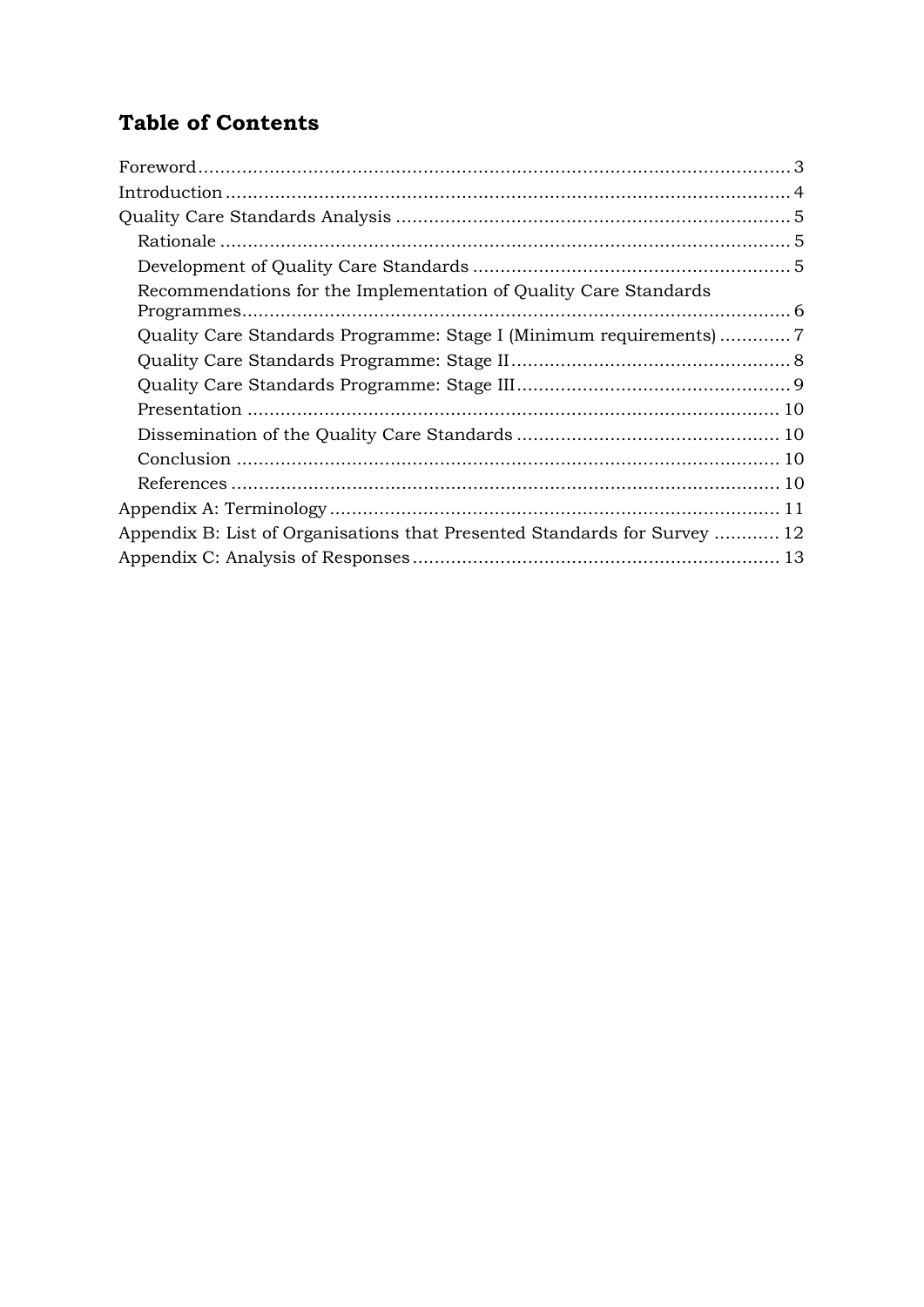#### **Foreword**

From the days of the first apothecaries, the profession of pharmacy has worked to develop new products and new systems.

The International Pharmaceutical Federation (FIP) has always recognised the need for progress and, from its inception, has been actively involved in leading the way forward in many areas of practice.

In meeting the challenge of its Strategic Planning Objectives "To Raise Professional Standards", the Community Pharmacy Section decided, in 1999, to establish a Working Group "Quality Care Standards in Community Pharmacy Practice" with the stated aim of further developing guidelines which member organisations could use to assist in the development and implementation of their own Pharmacy Standards projects.

The Working Group first met in September 2000 and consisted of Frans van de Vaart from The Netherlands, Olivier Bugnon from Switzerland, Lilian Azzopardi from Malta, Greg Hodgson from Australia, Anita Martini from Sweden, and Bob Grant, an Australian Executive Committee member of the Community Pharmacy Section, acting as Chairman. The Working Group was later joined by Graham Bridge and Tim Logan from Australia and by Pia Ungvari from Sweden.

Each of the members of the group has been involved in their own countries in the Quality Standards area.

The Executive Committee of the Community Pharmacy Section wishes to acknowledge and thank the members of the Working Group for their participation and time so generously given, and to thank member organisations for their responses to our survey letter.

On the basis of the report the Executive Committee recommends that all member organisations embrace the adoption of a Quality Care Standards Programme by considering the recommendations made in this report. We hope the recommendations can be an inspiration for beginning, or continuing, the process.

Executive Committee of the Community Pharmacy Section September 2004

Avi Moshenson, President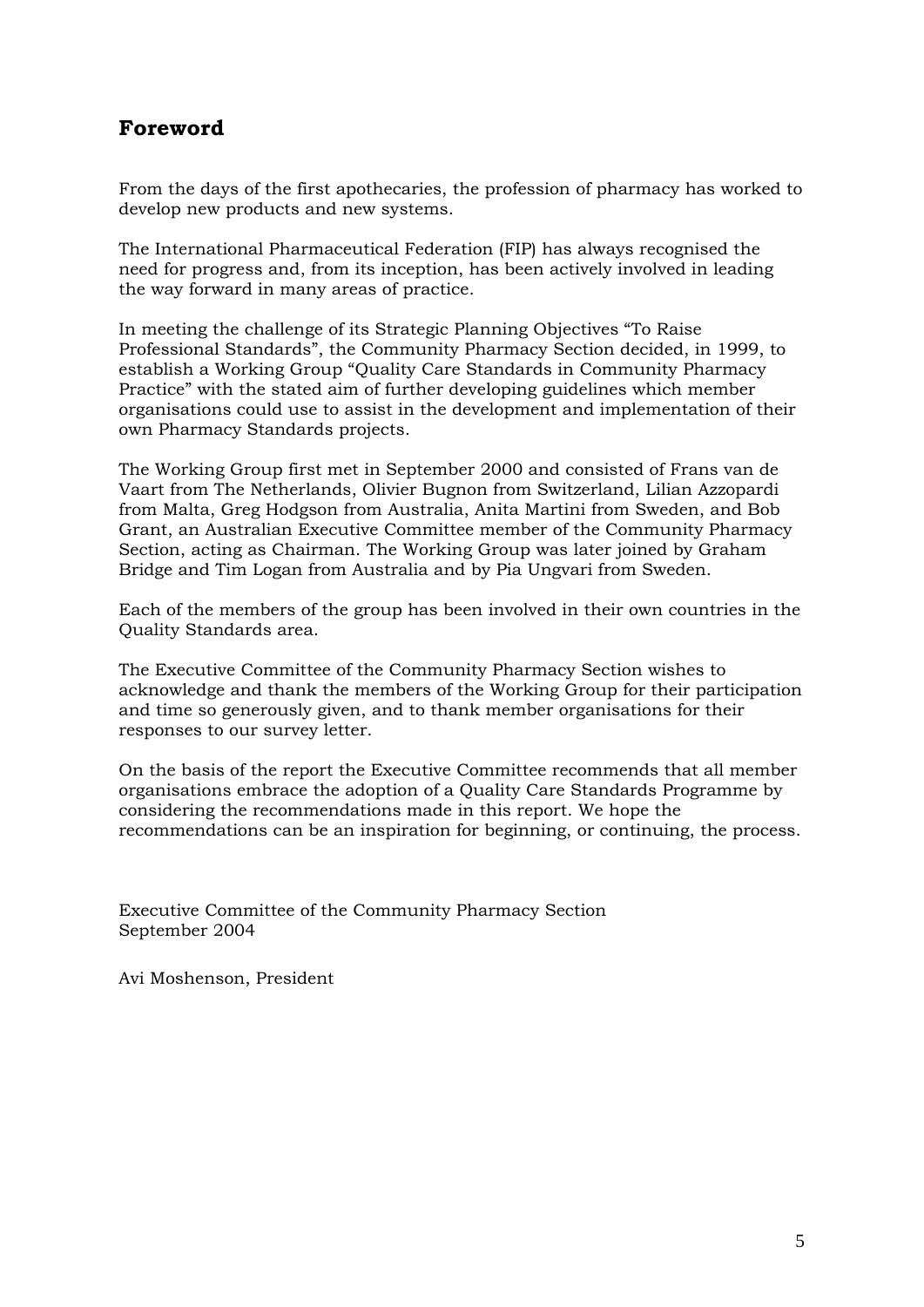### **Introduction**

The Working Group was established with the aim to give recommendations for the development and implementation of Quality Care Standards for community pharmacy practice and to make them available for all FIP members. The ultimate aim was to improve the professional standards of pharmacy worldwide.

To commence the task, the Working Group discussed the elements, which would need to be examined, and the information, which would need to be gathered in order to make progress.

In looking at the elements involved we recognised:

- The need to have clarity in terminology with different quality systems in use
- The different pharmacy practice systems throughout the world
- Not to be prescriptive in developing a "one-size-fits-all" solution
- That there are many ways of practicing pharmacy in different economic and political systems.

We agreed that we would present a report outlining what we saw as the essential elements to be included in a system along with examples of other elements which could be included if desired or useful.

We decided to develop a questionnaire to be sent to FIP's member organisations of which 23 national organisations participated in the investigation.

In collecting data, the Working Group took into consideration:

- The purpose and the background for the development of standards
- To what extent the standards are being used
- Possible legislative backing for the standards
- The pharmacy system under which the standards are developed and used.

In September 2003 the Working Group presented an analysis of these responses to the Executive Committee as well as systems from Switzerland, Sweden and Australia were demonstrated.

I wish to thank my colleagues in the Working Group for the time and efforts they have brought to this important initiative from the Executive Committee of the Community Pharmacy Section of FIP.

September 2004

Bob Grant Member, Executive Committee of the Community Pharmacy Section of FIP 1996-2004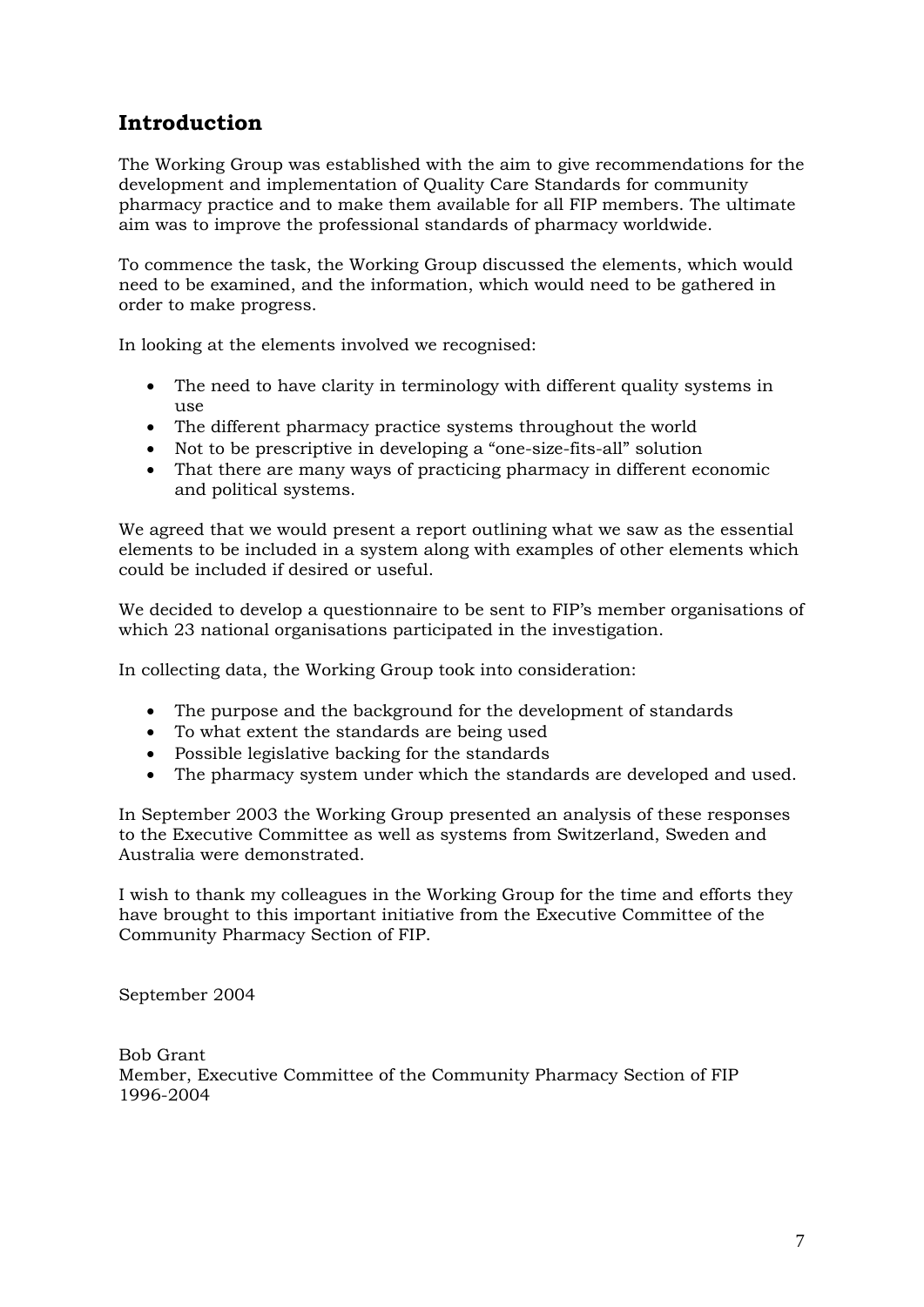#### **Quality Care Standards Analysis By Lilian Azzopardi**

Quality in health care presents a range of interpretations including accreditation and certification, compliance with rules and regulations, meeting established levels, use of modern equipment, efficiency, and performing inspections. When taking into account a patient-oriented approach, quality of pharmacy services represents optimum patient care to meet patient's needs. So, structures and processes are necessary to measure the patient care provided and, therefore, measure quality.

These systems are presented in Quality Care Standards, the presentation of which could vary depending on the interpretation of a quality care standard.

#### **Rationale**

- Quality Care Standards confirm the effectiveness of the pharmacist intervention in patient care.
- Quality Care Standards present a process that will assist the pharmacy profession to gain confidence in the services it provides.
- Quality Care Standards can be used to demonstrate the good standard professional services provided by community pharmacists.
- Any process where there is no form of quality assessment may constitute a threat to society and to the profession. Quality Care Standards present processes which monitor professional pharmacy services.

#### *Recommendations*

- *The profession is now in a position to implement the process of Quality Care Standards.*
- *Quality Care Standards should be developed by national pharmacy organisations so as to provide a system that reflects standards of professional services provided by community pharmacists.*

#### **Development of Quality Care Standards**

- The Quality Care Standards should be viewed as a process that will benefit the profession to determine a confirmation of the pharmacists' participation in patient care.
- Practicality should be the main focus of development of the standards whilst maintaining acceptable robustness.

#### *Recommendations*

- *Pharmacists practising in the community pharmacy setting, other health professionals, consumers and representatives of the payers should be included in the discussions for the development of the Quality Care Standards.*
- *Quality Care Standards should be regularly reviewed and updated.*
- *Quality Care Standards should be developed as a generic approach taking into consideration the various activities undertaken by community pharmacists when providing professional services.*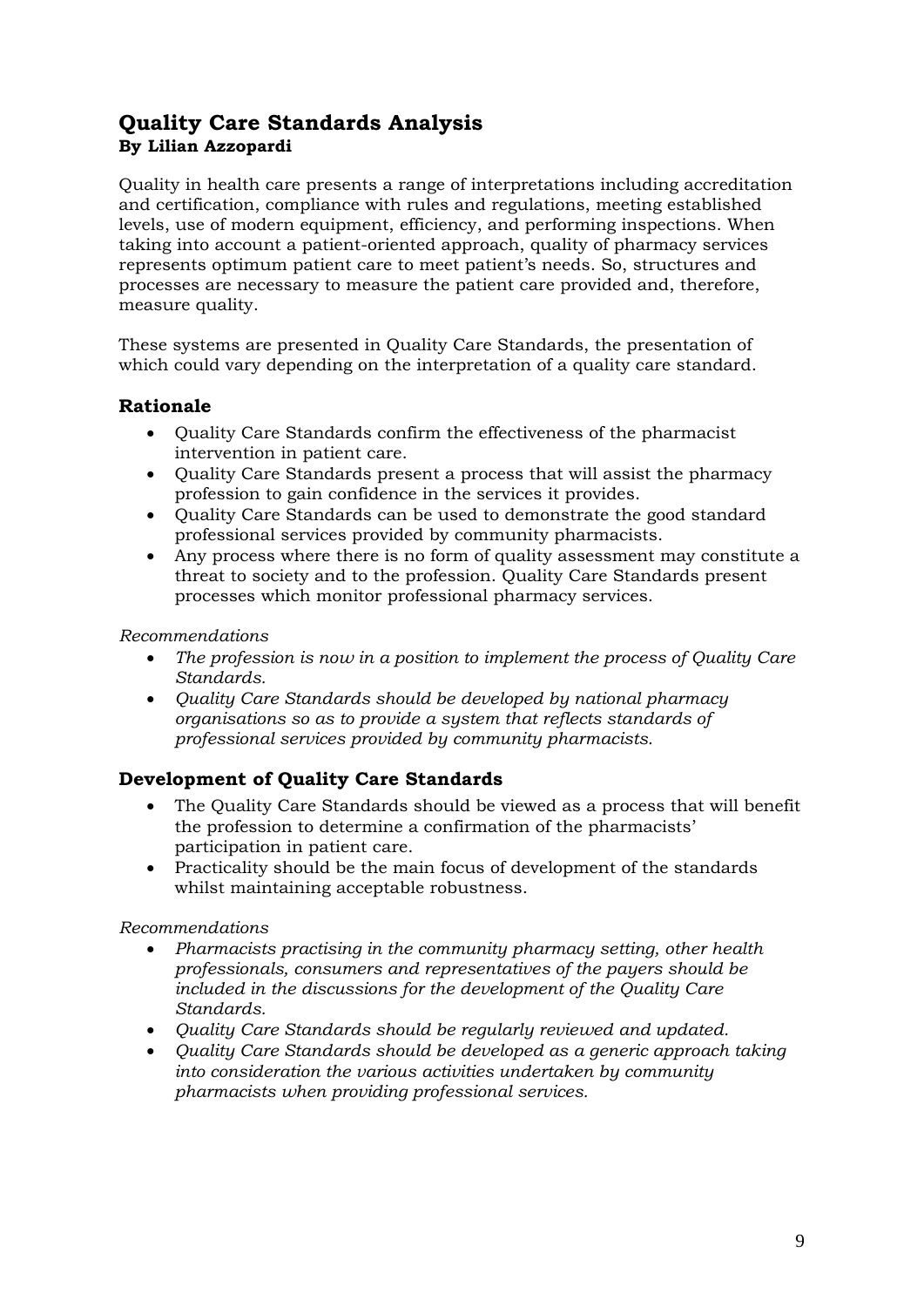#### **Recommendations for the Implementation of Quality Care Standards Programmes**

This document presents guidelines, which could be followed by different countries to begin or continue the process of developing and implementing Quality Care Standards. The guidelines are presented as a step-wise approach, and each country could consider moving from one stage to another depending on the particular situation and on the needs of the profession in the country.

- The Quality Care Standards programme should be established as a process of continuous quality improvement. It is advisable that the implementation of Quality Care Standards is based on a step-by-step process of quality improvement.
- The elements of a Quality Care Standards programme are divided into three stages (stage I, II, III). National pharmacy organisations should promote the development of Quality Care Standards based on this stepwise approach to achieve continuous service improvement.
- Quality Care Standards at the level of stage I of the programme should be promoted amongst national pharmacy organisations.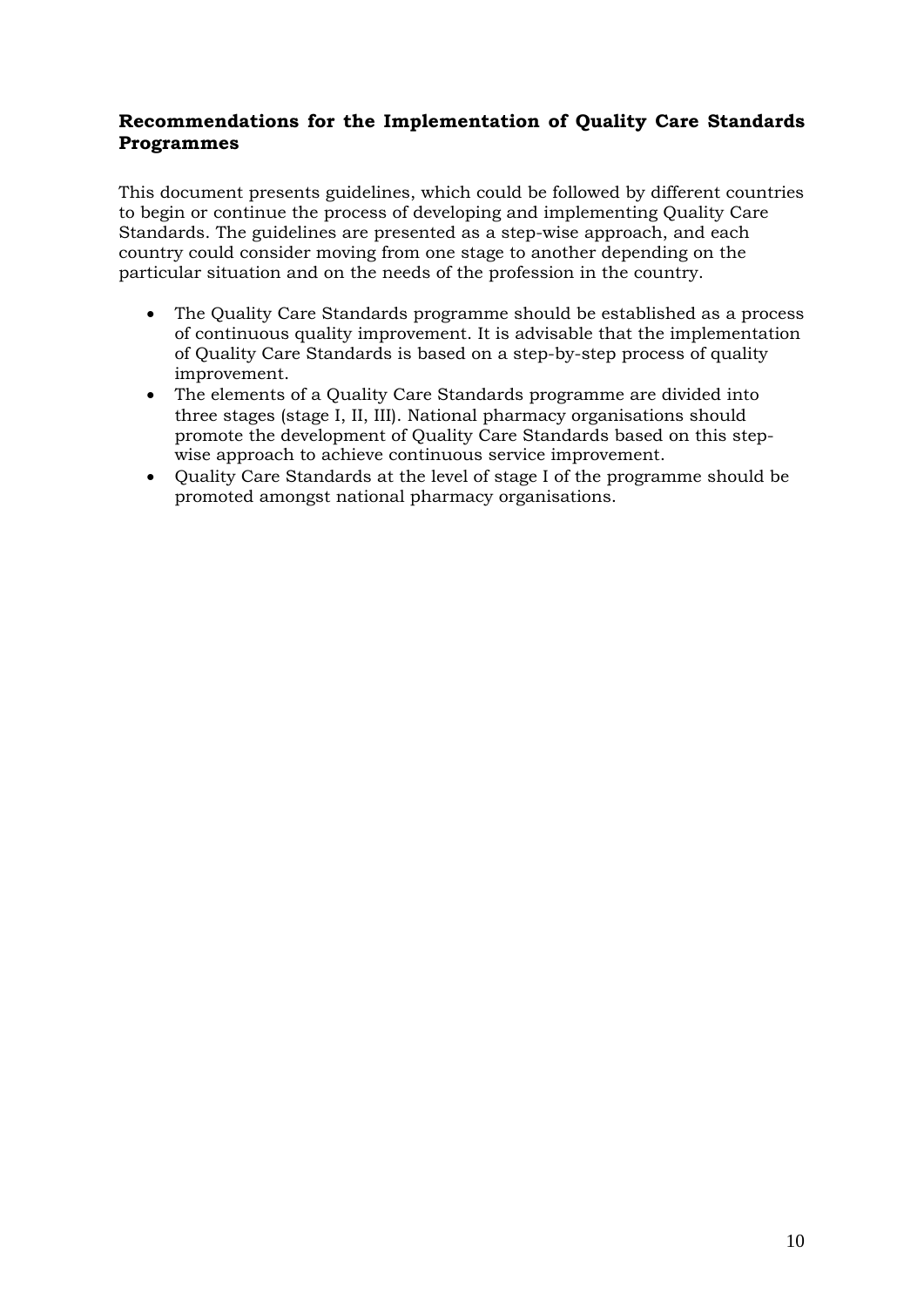# **Quality Care Standards Programme: Stage I (Minimum requirements)**

| Areas to be included                    | <b>Domains</b>                                                                                               |  |
|-----------------------------------------|--------------------------------------------------------------------------------------------------------------|--|
| Setting of the pharmacy                 | Appearance of the pharmacy<br>$\bullet$                                                                      |  |
|                                         | Accessibility of the pharmacy                                                                                |  |
|                                         | Window dressing<br>$\bullet$                                                                                 |  |
|                                         | Dispensing area<br>٠                                                                                         |  |
|                                         | Counselling area/Pharmacist consultation area<br>٠                                                           |  |
|                                         | Staffing                                                                                                     |  |
| Handling of stock and                   | Purchasing of stock<br>$\bullet$                                                                             |  |
| preparation of medicines                | Storage of stock<br>٠                                                                                        |  |
|                                         | Maintenance of quality of stock (identification of<br>٠<br>expired products, recalled medications)           |  |
|                                         | Availability of standard operating procedures for<br>extemporaneous dispensing                               |  |
|                                         | Documentation of extemporaneous preparations<br>٠                                                            |  |
|                                         | Storage of raw materials<br>$\bullet$                                                                        |  |
| Provision of prescription               | Prescription receipt and patient identification<br>$\bullet$                                                 |  |
| medicines                               | Prescription checking                                                                                        |  |
|                                         | Provision of information on the use of medication(s)                                                         |  |
|                                         | Dispensing of medication(s)<br>$\bullet$                                                                     |  |
| Supply of non-                          | Advice on the selection of medicines<br>$\bullet$                                                            |  |
| prescription medicines for<br>self-care | Advice on the use of non-prescription medicines<br>$\bullet$                                                 |  |
|                                         | Responding to minor ailments<br>$\bullet$                                                                    |  |
| Interaction with patients               | Communication skills (verbal and non-verbal<br>$\bullet$<br>messages) of pharmacists and pharmacy staff      |  |
|                                         | Provision of advice on the safe use of medicines and<br>$\bullet$<br>on the management of disease conditions |  |
|                                         | Promotion of good health                                                                                     |  |
|                                         | Provision of written information (labels, leaflets)                                                          |  |
| Documentation systems                   | Patient medication profiles<br>$\bullet$                                                                     |  |
|                                         | Formulary systems                                                                                            |  |
|                                         | Policies and standard operating procedures<br>٠                                                              |  |
|                                         | Documentation of pharmacist interventions                                                                    |  |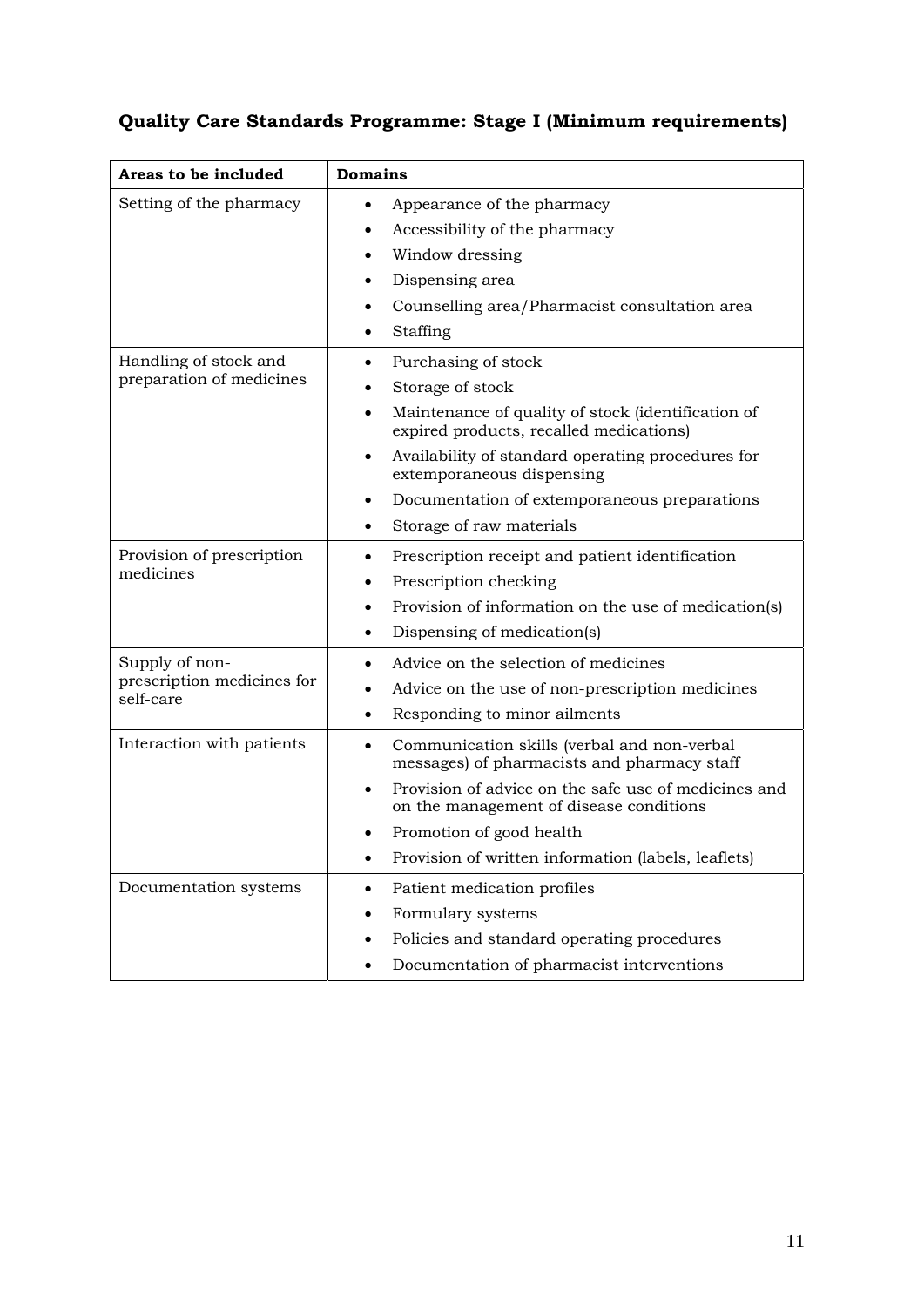|  |  | Quality Care Standards Programme: Stage II |  |
|--|--|--------------------------------------------|--|
|--|--|--------------------------------------------|--|

| Areas to be included                     | <b>Domains</b>                                                                                                                                                                                                                                                                                           |
|------------------------------------------|----------------------------------------------------------------------------------------------------------------------------------------------------------------------------------------------------------------------------------------------------------------------------------------------------------|
| Equipment                                | Cleanliness and good state<br>$\bullet$<br>Routine maintenance/ validity<br>$\bullet$<br>Availability of refrigerator, counting devices, and<br>$\bullet$<br>other dispensing equipment                                                                                                                  |
|                                          | Reference drug information systems (e.g.<br>$\bullet$<br>pharmacopoeia)                                                                                                                                                                                                                                  |
| Health promotion<br>activities           | Distribution of leaflets<br>$\bullet$<br>Display of health promotion advertisements<br>٠<br>Participation in health promotion campaigns<br>$\bullet$                                                                                                                                                     |
| Diagnostics                              | Provision of diagnostic tests e.g. blood pressure<br>$\bullet$<br>monitoring, blood cholesterol testing, blood glucose<br>testing, monitoring of peak expiratory flow rate,<br>urinalysis and pregnancy testing, body weight<br>monitoring<br>Documentation of diagnostic tests carried out<br>$\bullet$ |
| Pharmacotherapy<br>monitoring            | Development of pharmaceutical care plans<br>$\bullet$<br>Patient monitoring<br>Identification of medication-related problems<br>$\bullet$<br>Interaction with prescribers<br>$\bullet$                                                                                                                   |
| Research and professional<br>development | Participation in research projects<br>$\bullet$<br>Participation in continuing professional development<br>$\bullet$<br>activities                                                                                                                                                                       |
| Audit                                    | Development of quality manuals for the pharmacy<br>system<br>Running audit exercises for services provided (self-<br>audit)                                                                                                                                                                              |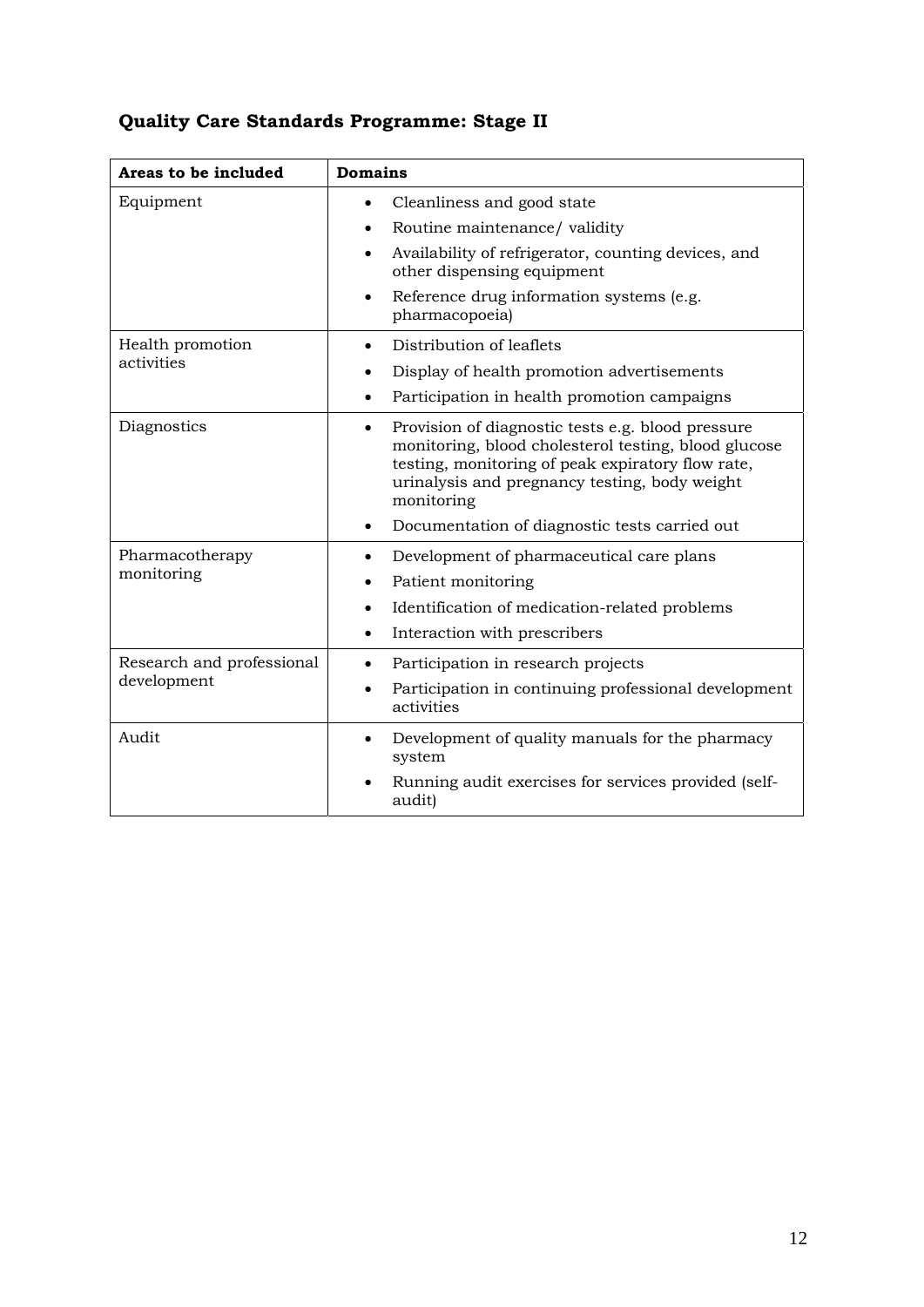| Areas to be included                     | <b>Domains</b>                                                                                                                                                                                  |  |
|------------------------------------------|-------------------------------------------------------------------------------------------------------------------------------------------------------------------------------------------------|--|
| Domiciliary services                     | Provision of pharmaceutical services to house-bound<br>persons, nursing homes<br>Procedures                                                                                                     |  |
| On-line services                         | Provision of on-line pharmacy services<br>System maintenance and update<br>Handling requests<br>Website                                                                                         |  |
| Pre-registration training                | Acceptance of pre-registration trainees<br>Monitoring and documentation requirements<br>Activity description for trainees                                                                       |  |
| Parapharmaceuticals                      | Availability of medical devices, homeopathic<br>products, and other parapharmaceutical and non-<br>pharmaceutical items<br>Display of parapharmaceuticals<br>Information on parapharmaceuticals |  |
| Customer perceptions<br>(external audit) | Views of patrons on service provided<br>Expectations of patrons from pharmacists                                                                                                                |  |

# **Quality Care Standards Programme: Stage III**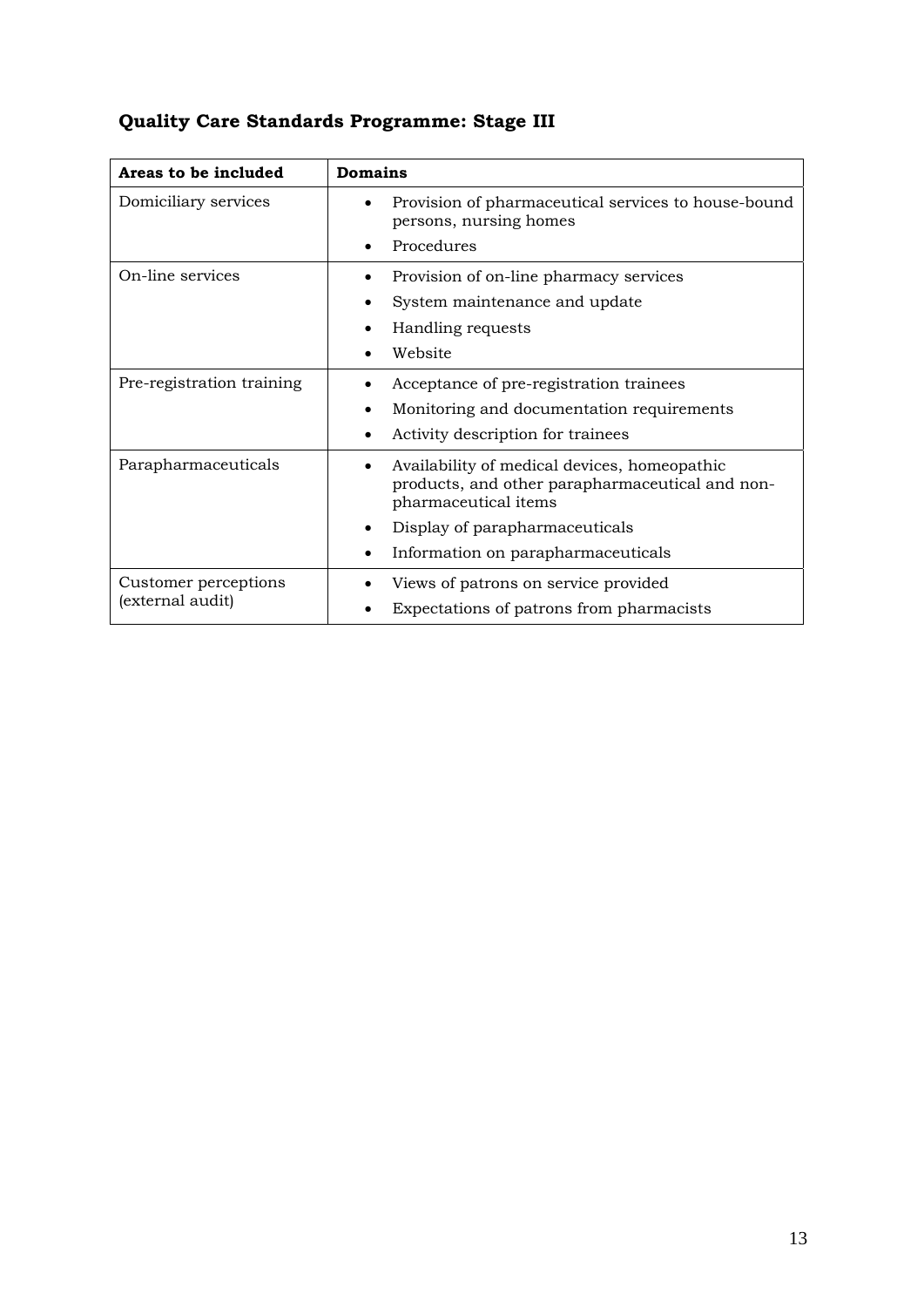#### **Presentation**

- Quality Care Standards should be developed where statements reflect the domains pertaining to the area considered. Statements should be clear, concise and specific.
- Quality Care Standards should initially be presented in the *Guidelines format*, whereby they are intended to create a quality environment, promote responsibility for quality and provide information on the standards required. The *Guidelines format* consists of the areas considered with details on domains pertaining to the service considered.
- Within the step-by-step process of quality improvement, consideration should be made to subsequently develop the Quality Care Standards programme in an *Audit format.* In the Audit format there is a quantitative approach towards the domains that are followed and, therefore, presents a tangible outcome when the Quality Care Standards are implemented.

#### **Dissemination of the Quality Care Standards**

- Quality Care Standards should be made available to practising pharmacists and should be widely promoted by the national pharmacy organisations and collaborating institutions.
- Quality Care Standards should be presented as a hard copy to all pharmacists and summarised versions may be presented to consumer organisations and other health care professionals.
- Consideration should be given to the availability of the Quality Care Standards electronically via a website and on CD-ROM.

#### **Conclusion**

Community pharmacists are obliged to ensure that the services they are providing to society are of the appropriate quality. Quality Care Standards are the tools with which to measure the quality of the service provided. Quality Care Standards should not be viewed as a necessary evil but as a process that will aid the profession to determine a confirmation of the pharmacists' participation in patient care.

This document provides leadership in the development and implementation of Quality Care Standards programmes amongst national pharmacy organisations in different countries.

#### **References**

- Azzopardi LM. Validation instruments for community pharmacy: pharmaceutical care for the third millennium. Pharmaceutical Products Press: Binghamton (NY). 2000.
- Coe CP. The elements of quality in pharmaceutical care. ASHP: Bethesda. 1992; 3-20.
- FIP report. Good pharmacy practice (GPP) in developing countries. The Hague: International Pharmaceutical Federation. 1998.
- FIP standards. Standards for quality of pharmacy services. The Hague: International Pharmaceutical Federation. 1997.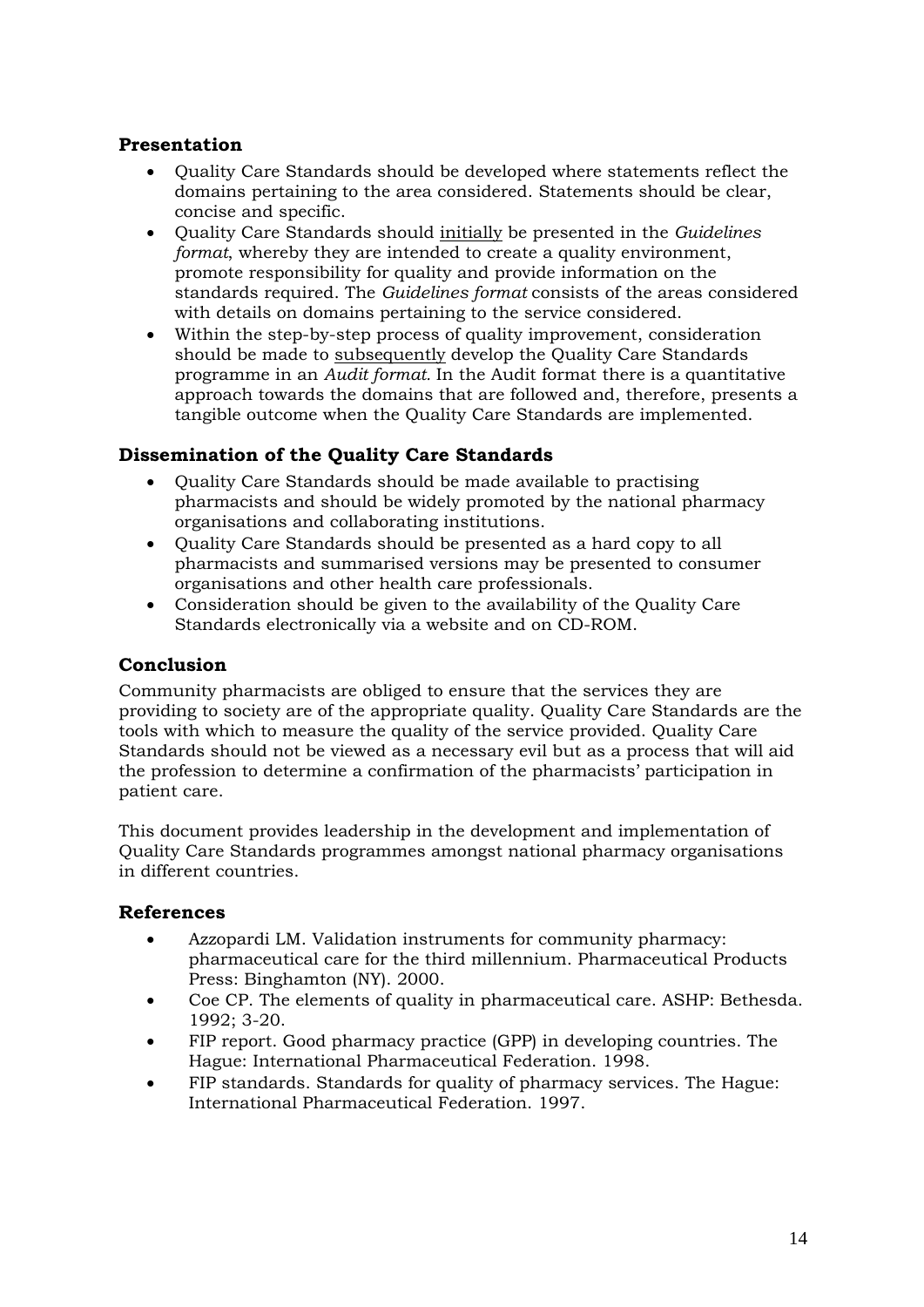#### **Appendix A: Terminology**

#### **Audit format**

Framework whereby scores are assigned for each statement within a standard

#### **Continuous quality improvement**

A process by which shortcomings are identified, recommendations issued and activity is, again, monitored within an established timeframe

#### **Domains**

Indicator variables

#### **External audit**

Process performed with members of the public and health professionals other than pharmacists

#### **Generic standard**

Standard which takes into account different activities within the professional services offered

#### **Guidelines format**

Presentation of standards whereby statements explain the requirements for each domain

#### **Quality assurance**

Identification of standard of professional services provided

#### **Quality manual**

Compilation of standards required

#### **Self-audit**

Process which could be undertaken by the community pharmacist

#### **Specific standard**

Standard developed for a specific activity carried out by the pharmacist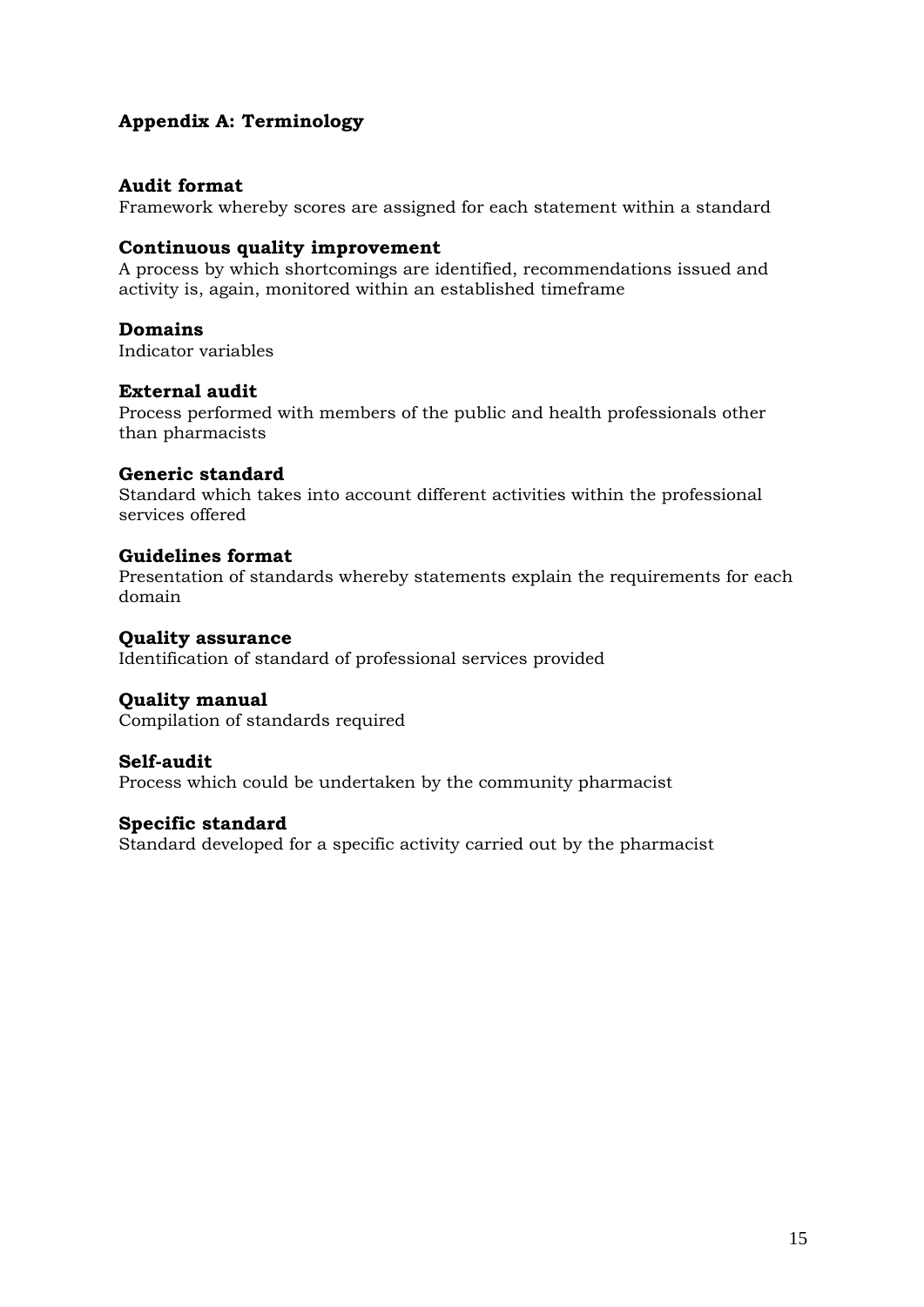# **Appendix B: List of Organisations that Presented Standards for Survey**

| Country          | Organisation                          | <b>Contact information</b>                   |
|------------------|---------------------------------------|----------------------------------------------|
|                  | The Pharmacy Guild of Australia       |                                              |
| Australia        |                                       | Tel.: +61 2 6270 1888                        |
|                  |                                       | Fax: +61 2 6270 1800                         |
|                  |                                       | E-mail: guild.nat@guild.org.au               |
| Australia        | Pharmaceutical Society of Australia   | Tel.: +61 2 6283 4777                        |
|                  |                                       | Fax: +61 2 6285 2869                         |
|                  |                                       | E-mail: psa.nat@psa.org.au                   |
| Canada           | Canadian Pharmacists Association      | Tel.: +1-613-523-7877                        |
|                  |                                       | Fax: +1-613-523-0445                         |
|                  |                                       | E-mail: executive@pharmacists.ca             |
| Croatia          | Croatian Pharmaceutical Society       | Tel.: +385-1-4872-849                        |
|                  |                                       | Fax: +385-1-4872-853                         |
|                  |                                       | E-mail: $hfd-fg-ap@zg.tel.hr$                |
| Denmark          | Danmarks Apotekerforening             | Tel.: +45-33-76 76 00                        |
|                  |                                       | Fax: +45-33-76 76 99                         |
|                  |                                       | E-mail: hs@apotekerforeningen.dk             |
| Finland          | Association of Finnish Pharmacies     | Tel.: +358-9-228-711                         |
|                  |                                       | Fax: +358-9-647-167                          |
|                  |                                       | E-mail: reijo.karkkainen@apteekkariliitto.fi |
| France           | Conseil National de l'Ordre des       | Tel.: +33 1 5621 3434                        |
|                  | Pharmaciens                           | Fax: +33 1 5621 3469                         |
|                  |                                       | E-mail: dap@ordre.pharmacien.fr              |
| Germany          | ABDA, Bundesvereinigung Deutscher     | Tel.: $+49-30-400040$                        |
|                  | Apothekerverbände                     | Fax: +49-30-4000 0125                        |
|                  |                                       | E-mail: abda@abda.aponet.de                  |
| India            | Indian Pharmaceutical Association     | Tel.: +91-22-612-2401                        |
|                  |                                       | Fax: +91-22-614-0480                         |
|                  |                                       |                                              |
|                  | Pharmaceutical Association of Israel  | E-mail: ipacentr@mtnl.net.in                 |
| Israel           |                                       | Tel.: +972-3-566-0475                        |
|                  |                                       | Fax: +972-3-560-5085                         |
|                  |                                       | E-mail: pol@interpage.co.il                  |
| Japan            | Japan Pharmaceutical Association      | Tel.: +81-3-3406-1171                        |
|                  |                                       | Fax: +81-3-3406-1499                         |
|                  |                                       | E-mail: gaku@nichiyaku.or.jp                 |
| Malta            | Department of Pharmacy                | Tel.: +356 1343764/5                         |
|                  | University of Malta                   | Fax: +356 21340427                           |
|                  |                                       | E-mail: phcy@um.edu.mt                       |
| The Netherlands  | <b>KNMP</b>                           | Tel.: +31-70-373-7373                        |
|                  |                                       | Fax: +31-70-310-6530                         |
|                  |                                       | E-mail: $kmmp@kmmp.nl$                       |
| Nordic countries | Nordic Pharmacy Association           | Tel.: +45 33 76 76 00                        |
|                  |                                       | Fax: +45 33 76 76 33                         |
|                  |                                       | E-mail: hj@apotekerforeningen.dk             |
| Norway           | Norwegian Association of Pharmacists  | Tel.: $+47-21-023-300$                       |
|                  |                                       | Fax: +47-21-023-350                          |
|                  |                                       | E-mail: <i>nff@farmaceutene.no</i>           |
| Portugal         | Ordem dos Farmacêuticos               | Tel.: +351-21 319 1370                       |
|                  |                                       | Fax: +351-21 319 1399                        |
|                  |                                       | E-mail: dirnacional@ordemfarmaceuticos.pt    |
| Sweden           | Apoteket AB                           | Tel.: $+46-8-466$ 10 00                      |
|                  |                                       | Fax: +46 8 466 11 42                         |
|                  |                                       | E-mail: thony.bjork@apoteket.se              |
| Switzerland      | Swiss Pharmaceutical Society          | Tel.: +41-31-978-5858                        |
|                  |                                       | Fax: +41-31-978-5859                         |
|                  |                                       | E-mail: sav@sphin.ch                         |
| Uganda           | Pharmaceutical Society of Uganda      | Tel.: +256-41-3487 96                        |
|                  |                                       | Fax: +256-41-340 385                         |
|                  |                                       |                                              |
|                  |                                       | E-mail: psupc@infocom.co.ug                  |
| United Kingdom   | Royal Pharmaceutical Society of Great | Tel.: +44 20 7735 9141                       |
|                  | Britain                               | Fax: +44 20 7735 7629                        |
|                  |                                       | E-mail: enquiries@rpsgb.org.uk               |
| <b>USA</b>       | American Pharmacists Association      | Tel.: +1-202-628-4410                        |
|                  | (APhA)                                | Fax: $+1-202-783-2351$                       |
|                  |                                       | E-mail: gen@mail.aphanet.org                 |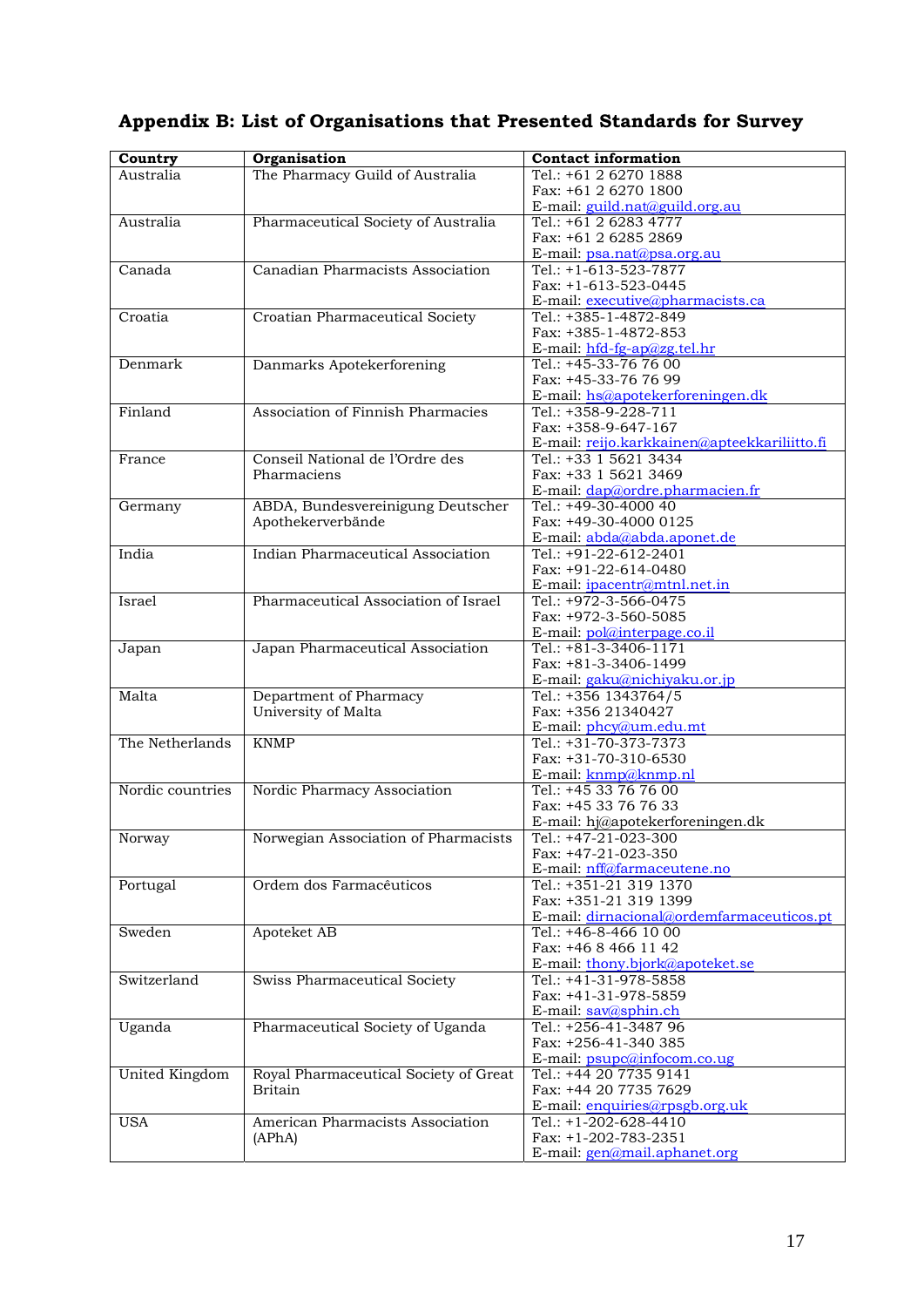#### **Appendix C: Analysis of Responses**

The following is a copy of the PowerPoint presentation made by Lilian Azzopardi on behalf of the Working Group on the occasion of the FIP Congress in Sydney in 2003.

|   | QUALITY CARE STANDARDS WORKING GROUP<br><b>Community Pharmacy Section</b><br>Analysis of responses                                                                                                           | Slide 1<br>It has really been a nice experience to<br>participate in this working group and we<br>are now in a position to present the<br>results obtained. Before proceeding to<br>present the results, we would like first to<br>introduce some background to the<br>concept of Quality Care Standards.                                                                                                                                                                                                                                                                                                                              |
|---|--------------------------------------------------------------------------------------------------------------------------------------------------------------------------------------------------------------|----------------------------------------------------------------------------------------------------------------------------------------------------------------------------------------------------------------------------------------------------------------------------------------------------------------------------------------------------------------------------------------------------------------------------------------------------------------------------------------------------------------------------------------------------------------------------------------------------------------------------------------|
|   | Lilian M. Azzopardi, Malta - Sydney 2003                                                                                                                                                                     |                                                                                                                                                                                                                                                                                                                                                                                                                                                                                                                                                                                                                                        |
|   |                                                                                                                                                                                                              |                                                                                                                                                                                                                                                                                                                                                                                                                                                                                                                                                                                                                                        |
|   | <b>QUALITY</b><br>What?<br>Why?<br><b>Certification</b>                                                                                                                                                      | Slide 2<br>Therefore, what is quality? – what<br>does it entail or what does it<br>mean?<br>Why is quality becoming an<br>issue? Why is it essential in the<br>area of community pharmacy?<br>And finally, the process of<br>certification of quality.<br>We shall briefly look into these<br>three issues.                                                                                                                                                                                                                                                                                                                            |
|   |                                                                                                                                                                                                              |                                                                                                                                                                                                                                                                                                                                                                                                                                                                                                                                                                                                                                        |
| 電 | What?<br><b>Quality Care</b><br><b>Accreditation and certification</b><br><b>Compliance with regulations/law</b><br>· Standards established<br><b>Modern technology</b><br><b>Efficiency</b><br>Inspectorate | Slide 3<br>So the first issue is to look into what is<br>quality. These are some of the<br>perceptions of quality assurance in<br>health care: Accreditation and<br>certification - accreditation by a<br>recognised body, yet this does not<br>necessarily mean that all processes have<br>been evaluated.<br>Compliance with law – In line with law<br>and regulations such as qualifications of<br>personnel but this is limited to criteria<br>established by the law.<br>Established standards - standards are<br>outlined - and this is the area which<br>relates to quality care standards.<br>Modern techonology - In terms of |
|   |                                                                                                                                                                                                              | equipment available Efficiency - relates<br>to service provision<br>Inspectorate - Controls undertaken to<br>identify breaches with law or regulations                                                                                                                                                                                                                                                                                                                                                                                                                                                                                 |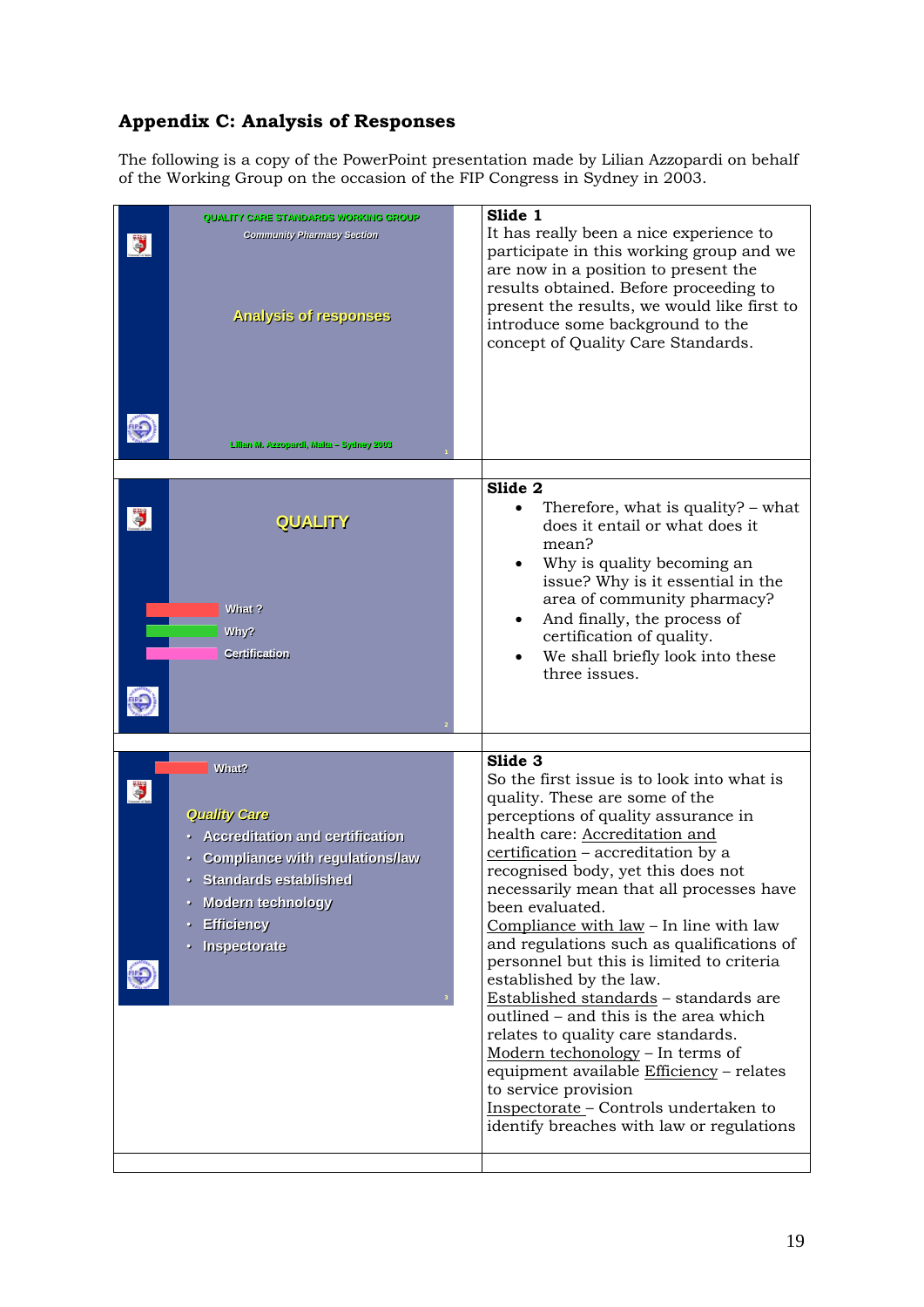| Why?<br><b>Quality Care</b><br><b>Structure</b><br><b>Processes</b><br><b>Outcomes</b>                                                                   | Slide 4<br>The second issue is, why quality care<br>standards in community pharmacy?<br>Within quality care there is an<br>established structure and processes have<br>to be followed. If this chain is adopted<br>then you have outcomes - results<br>reflecting the standards of professional<br>services provided.                                                  |
|----------------------------------------------------------------------------------------------------------------------------------------------------------|------------------------------------------------------------------------------------------------------------------------------------------------------------------------------------------------------------------------------------------------------------------------------------------------------------------------------------------------------------------------|
|                                                                                                                                                          | Slide 5                                                                                                                                                                                                                                                                                                                                                                |
| Certification<br>Certificate of<br><b>Quality Service</b>                                                                                                | The results of the quality care process<br>could lead to a certification of quality. For<br>example, recently I was in Cannes in<br>France and I noticed that a number of<br>hair salons were displaying a label for<br>quality service. Should we adopt similar<br>systems for pharmacy after undertaking<br>a quality care process?                                  |
|                                                                                                                                                          | Slide 6                                                                                                                                                                                                                                                                                                                                                                |
| In Community Pharmacy<br>Professional services provided from<br>community pharmacies meet the required<br>standards?<br>What are the required standards? | Within the area of community pharmacy<br>we have to develop quality care systems<br>to evaluate whether the professional<br>services provided from the pharmacies<br>meet the required standards. But what<br>are the required standards? How much<br>has the process developed? Let's look at<br>the developments in community<br>pharmacy over the last fifty years. |
|                                                                                                                                                          | Slide 7                                                                                                                                                                                                                                                                                                                                                                |
| <b>Community pharmacy</b><br>Industrialisation of<br>production of medicines                                                                             | With the industrialisation of the<br>production of medicines occurring in the<br>late 50s there was a loss in the apparent<br>traditional role of the dispensing<br>pharmacist. Actually what the<br>industrialisation brought about was the<br>bringing to the forefront of the hidden<br>role of the pharmacist - that of an<br>advisor in health-related issues.    |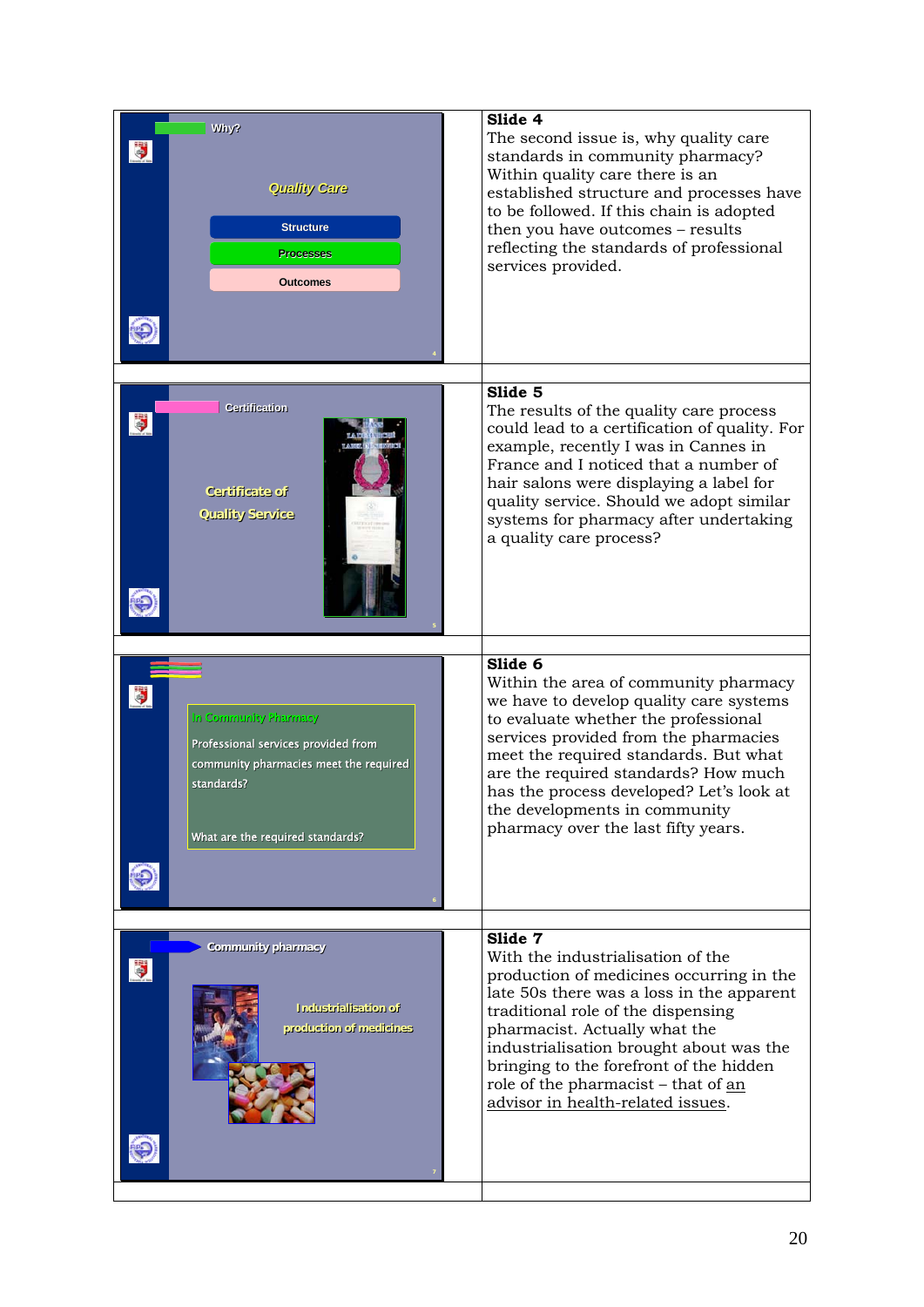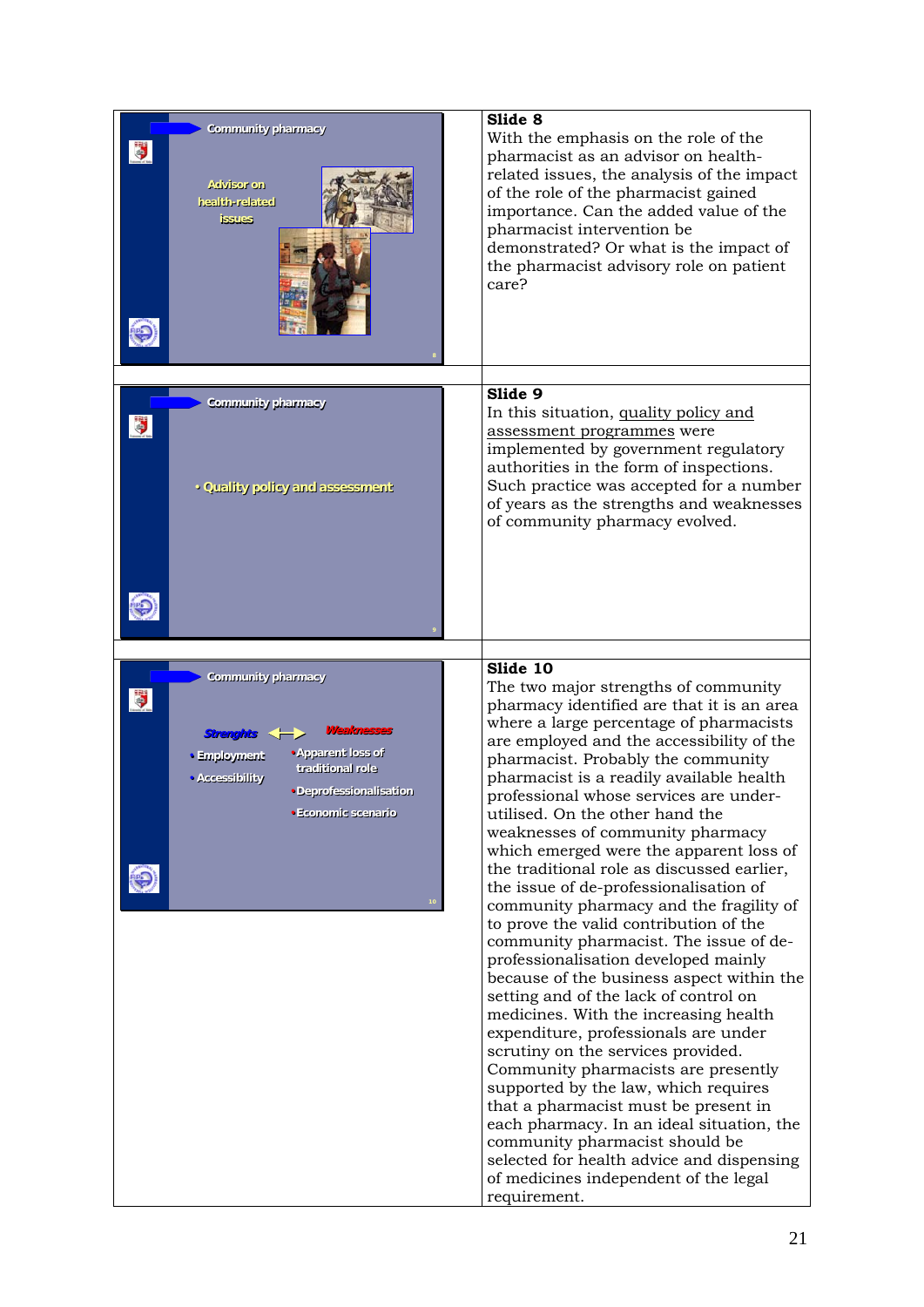| <b>Community pharmacy</b><br>"Some form of quality programme<br>betnemelgmi ed bluoria<br>internationally within the profession<br>or even better within the pharmacy<br>itself"<br>Dieter Steinbach<br>Past-president FIP<br>1996 | Slide 11<br>Analysis of such a situation prompted<br>the recognition of the importance of<br>developing quality programmes within<br>the profession. This statement was made<br>in 1996 by Dieter Steinbach, the then<br>president of the International<br>Pharmaceutical Federation where he<br>states that "some form of quality<br>programme should be implemented<br>internationally within the profession or<br>even better within the pharmacy itself". |
|------------------------------------------------------------------------------------------------------------------------------------------------------------------------------------------------------------------------------------|---------------------------------------------------------------------------------------------------------------------------------------------------------------------------------------------------------------------------------------------------------------------------------------------------------------------------------------------------------------------------------------------------------------------------------------------------------------|
|                                                                                                                                                                                                                                    |                                                                                                                                                                                                                                                                                                                                                                                                                                                               |
| Community pharmacy<br>· Quality policy and assessment<br>· Establishment of pharmacy<br>standards                                                                                                                                  | Slide 12<br>Quality programmes were developed by<br>national pharmacy organizations for<br>example the Dutch organization - KNMP<br>- in The Netherlands, and in Finland -<br>the Association of Finnish Pharmacies.                                                                                                                                                                                                                                          |
|                                                                                                                                                                                                                                    |                                                                                                                                                                                                                                                                                                                                                                                                                                                               |
| <b>Community pharmacy</b>                                                                                                                                                                                                          | Slide 13                                                                                                                                                                                                                                                                                                                                                                                                                                                      |
| "Does society need<br>pharmacists any more?"<br>Peter Kielgast<br>Past-President FIP,<br>1997                                                                                                                                      | The next stage, which we are<br>experiencing now, is the pressure from<br>outside the profession. I feel that this<br>pressure is depicted quite strongly in the<br>statement made by Peter Kielgast, Past-<br>President of the International<br>Pharmaceutical Federation, "Does society<br>need pharmacists any more?"                                                                                                                                      |
|                                                                                                                                                                                                                                    |                                                                                                                                                                                                                                                                                                                                                                                                                                                               |
| Community pharmacy<br>· Quality policy and assessment<br>· Establishment of pharmacy<br>standards<br>. Consumers and other health<br>professionals                                                                                 | Slide 14<br>To meet the needs of society quality<br>assessment processes should capture<br>information from non-pharmacists<br>including the consumer in the quality<br>assessment of pharmacy services.                                                                                                                                                                                                                                                      |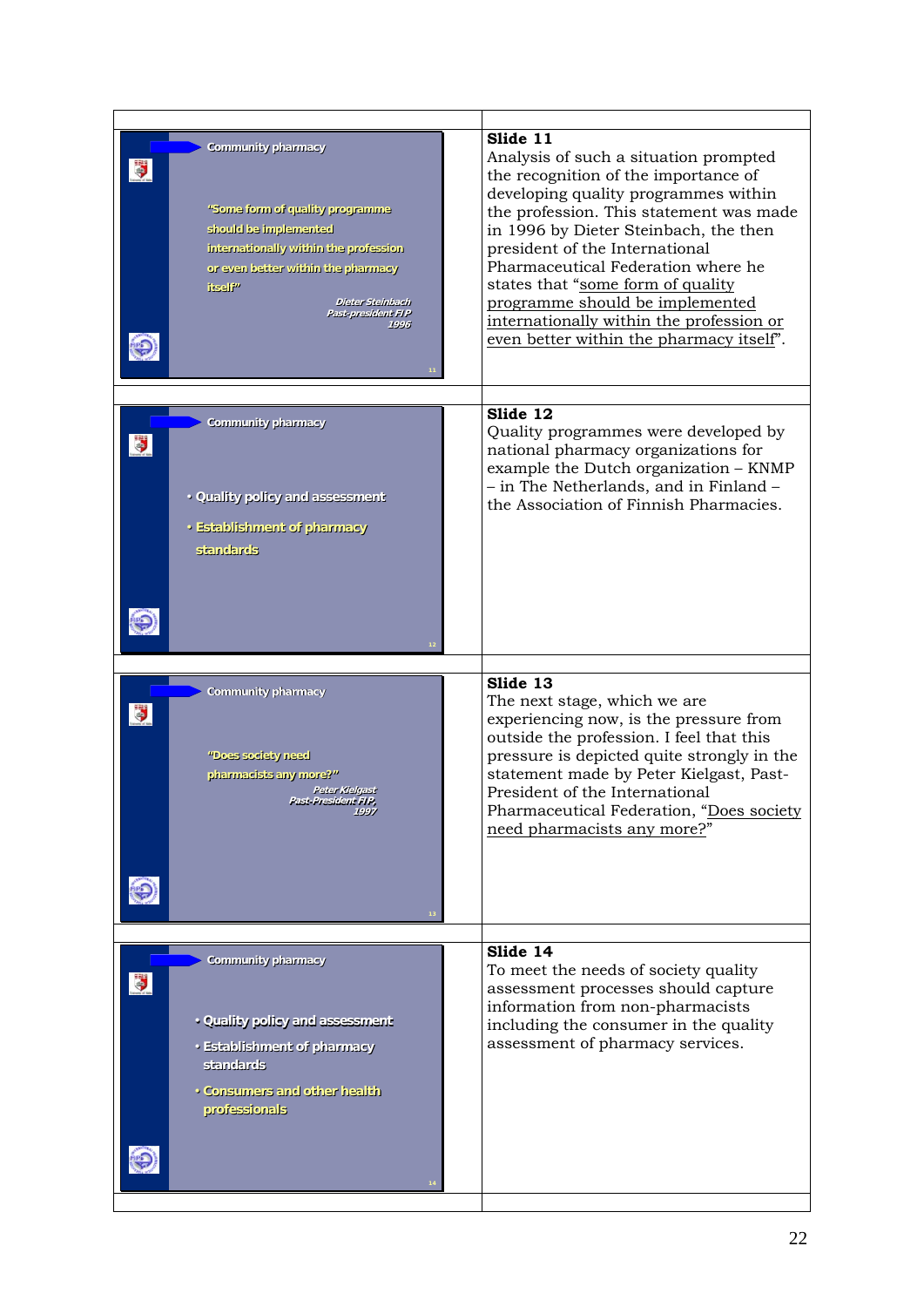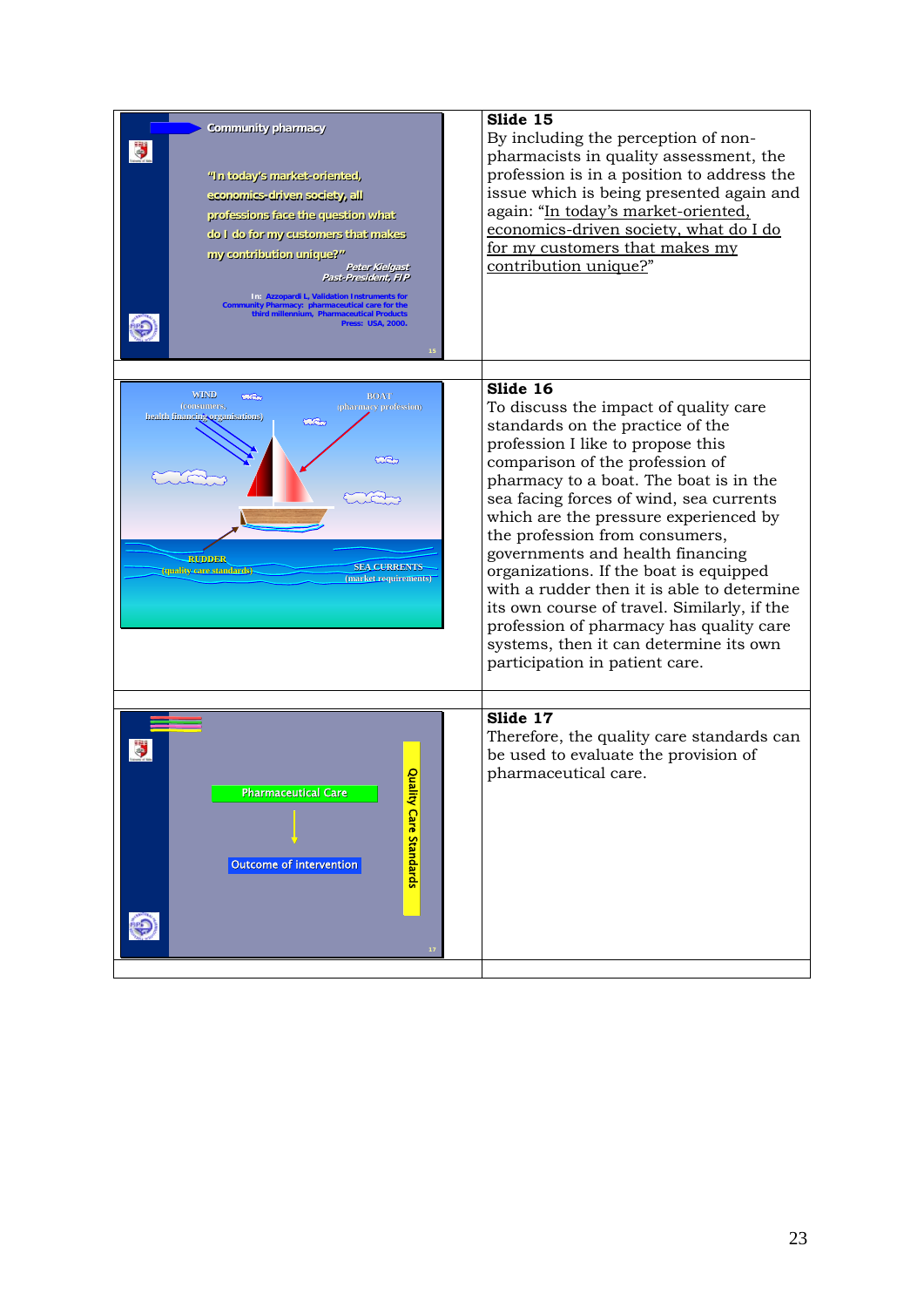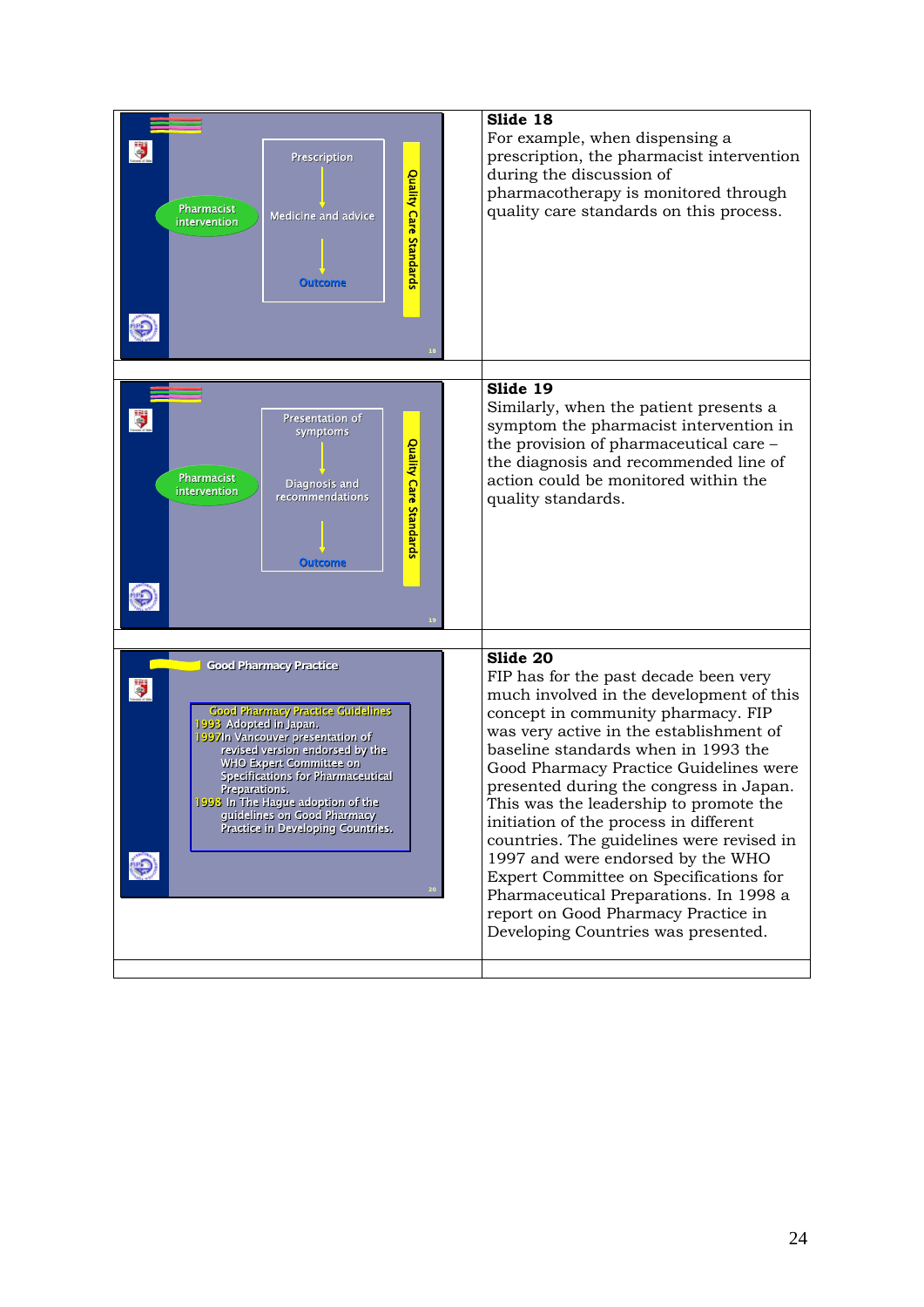| <b>Good Pharmacy Practice</b><br><b>QUALITY CARE</b><br><b>STANDARDS WORKING</b><br><b>GROUP</b>                                                                                                                                                                                                                                                                              | Slide 21<br>The Quality Care Standards Working<br>Group within the Community Pharmacy<br>Section of FIP is working to identify<br>status of quality care standards in<br>community pharmacy in different<br>countries.                                                    |
|-------------------------------------------------------------------------------------------------------------------------------------------------------------------------------------------------------------------------------------------------------------------------------------------------------------------------------------------------------------------------------|---------------------------------------------------------------------------------------------------------------------------------------------------------------------------------------------------------------------------------------------------------------------------|
| Quality Care Standards Working Group<br><b>Aim</b><br>To villidaliava enti enimaxe oT<br>standards, Identify areas for<br>for to be to the final the section of the section of the section of the section of the section of the section of the section of the section of the section of the section of the section of the section of the section of the<br>of implementation. | Slide 22<br>The aims of this working group were to<br>examine the availability of standards,<br>identify areas for improvement and<br>assess impact of implementation.                                                                                                    |
| Quality Care Standards Working Group<br>Fieldwork<br>A letter was sent from the FIP Community<br>Pharmacy Section secretariat to National<br>Organisations.                                                                                                                                                                                                                   | $S$ lide 23<br>Following a number of meetings within<br>the working group to discuss the concept<br>of quality care standards from different<br>perspectives, a letter was sent from the<br>Community Pharmacy Section secretariat<br>to National Pharmacy Organisations. |
| Quality Care Standards Working Group<br><b>RESULTS</b>                                                                                                                                                                                                                                                                                                                        | Slide 24<br>The different standards and data sent by<br>the national organisations were<br>evaluated.                                                                                                                                                                     |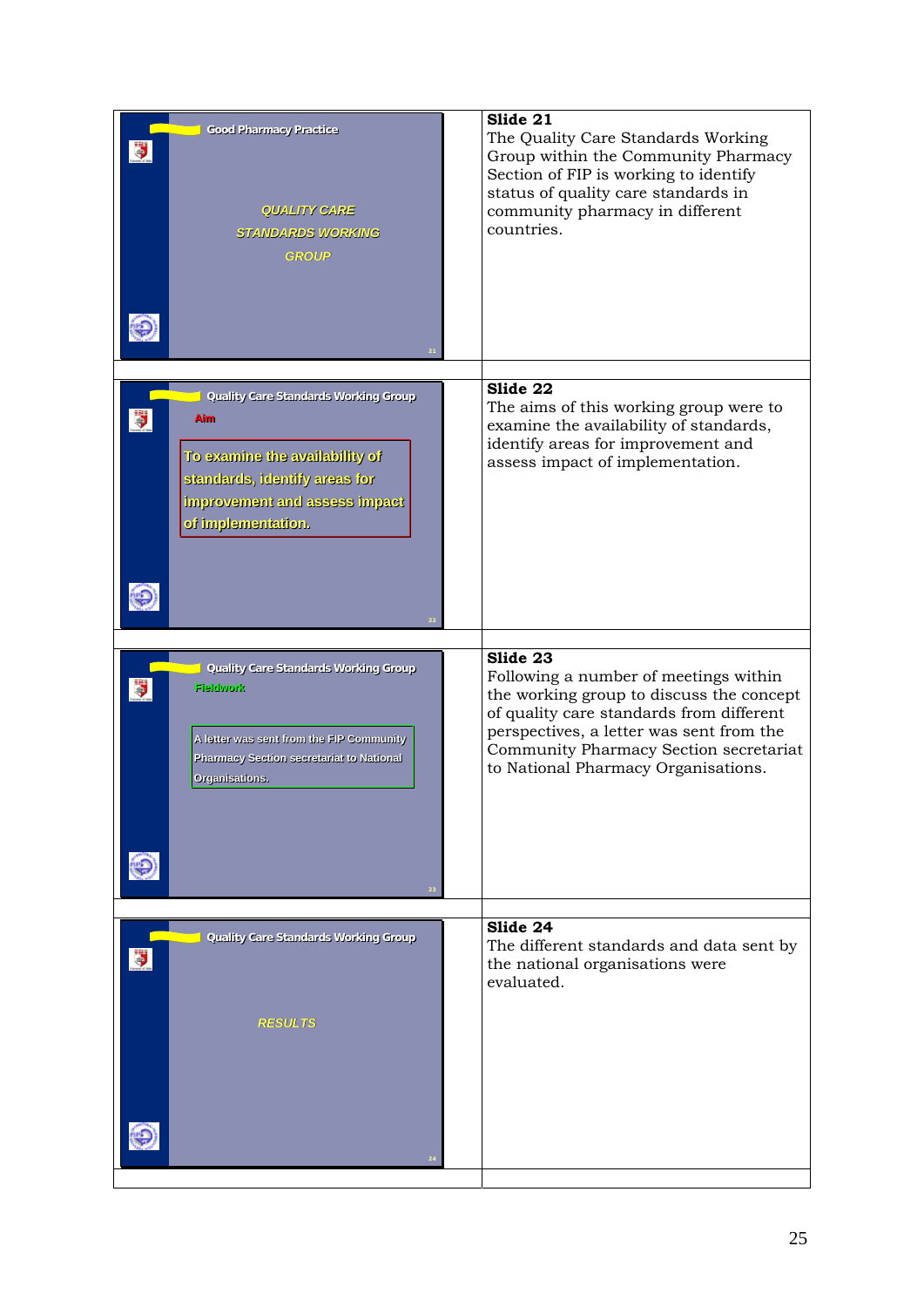| Quality Care Standards Working Group<br>Response<br>23 organizations replied (n=110, 21%)<br>21 organizations had quality care standards<br>EUROPE<br>Croatia<br>Denmark<br>Finland<br>France<br>Western Hemisph<br>Germany<br>Canada<br>Israel<br><b>USA</b><br><b>Malta</b><br><b>The Netherlands</b><br>Norway<br>Nordic Association<br>lapan<br>Portugal<br>ASIA, PACIFIC<br>Serbia <sup>v</sup><br>Australia <sup>32</sup><br>Sweden<br>India<br><b>Switzerland</b><br>Indonesia*<br><b>United Kingdom</b> | Slide 25<br>Twenty-three organizations sent their<br>documentation. These organizations<br>represented countries from five areas<br>worldwide. Two organizations were from<br>Australia. Of the responding<br>organizations, two - Indonesia and Serbia<br>- replied that they did not have quality<br>care standards. Yet they stated that it is<br>an area, which is being considered in the<br>near future.                  |
|-----------------------------------------------------------------------------------------------------------------------------------------------------------------------------------------------------------------------------------------------------------------------------------------------------------------------------------------------------------------------------------------------------------------------------------------------------------------------------------------------------------------|---------------------------------------------------------------------------------------------------------------------------------------------------------------------------------------------------------------------------------------------------------------------------------------------------------------------------------------------------------------------------------------------------------------------------------|
| Quality Care Standards Working Group<br>Purpose for development<br><b>Quality Care Standards</b><br>◆ Area specific<br>Generic approach                                                                                                                                                                                                                                                                                                                                                                         | Slide 26<br>Quality care standards can be developed<br>according to two intended purposes of<br>use. The first purpose is an area specific<br>standard where the standard developed<br>is intended for a specific area such as,<br>drug information. The second purpose is<br>a generic approach where the standard<br>comprises various sections covering<br>different aspects of the professional<br>service being evaluated. |
| Quality Care Standards Working Group<br>Purpose for development<br>No. of organizations<br>$(n=21)$<br>3<br>Area specific<br>18<br>Generic                                                                                                                                                                                                                                                                                                                                                                      | $\overline{\text{Silde}}$ 27<br>Out of the 21 organizations that replied,<br>three had produced an area specific<br>standard.                                                                                                                                                                                                                                                                                                   |
| Quality Care Standards Working Group<br>Purpose for development<br><b>Area Specific</b><br>Drug information and counselling<br>(Nordic Association)<br>Provision of pharmacist recommended<br>medicines (Australia, Pharmaceutical<br>Society)<br>√Prevention of errors in drug<br>dispensing (Japan)                                                                                                                                                                                                           | Slide 28<br>The specific areas considered were drug<br>information and counselling by the<br>Nordic Association, provision of<br>pharmacist recommended medicines by<br>the Pharmaceutical Society of Australia,<br>and the prevention of errors in drug<br>dispensing by the national association of<br>Japan.                                                                                                                 |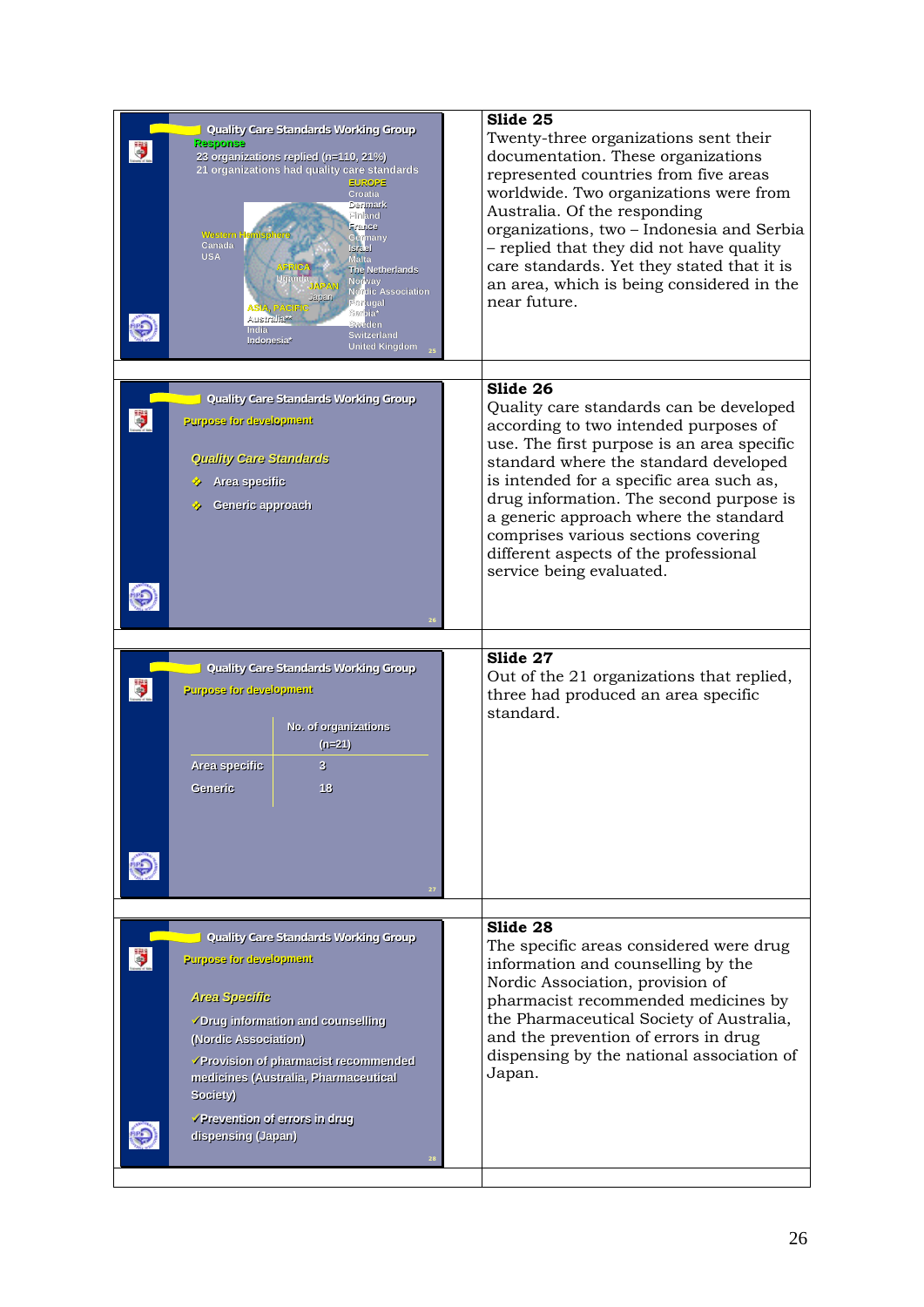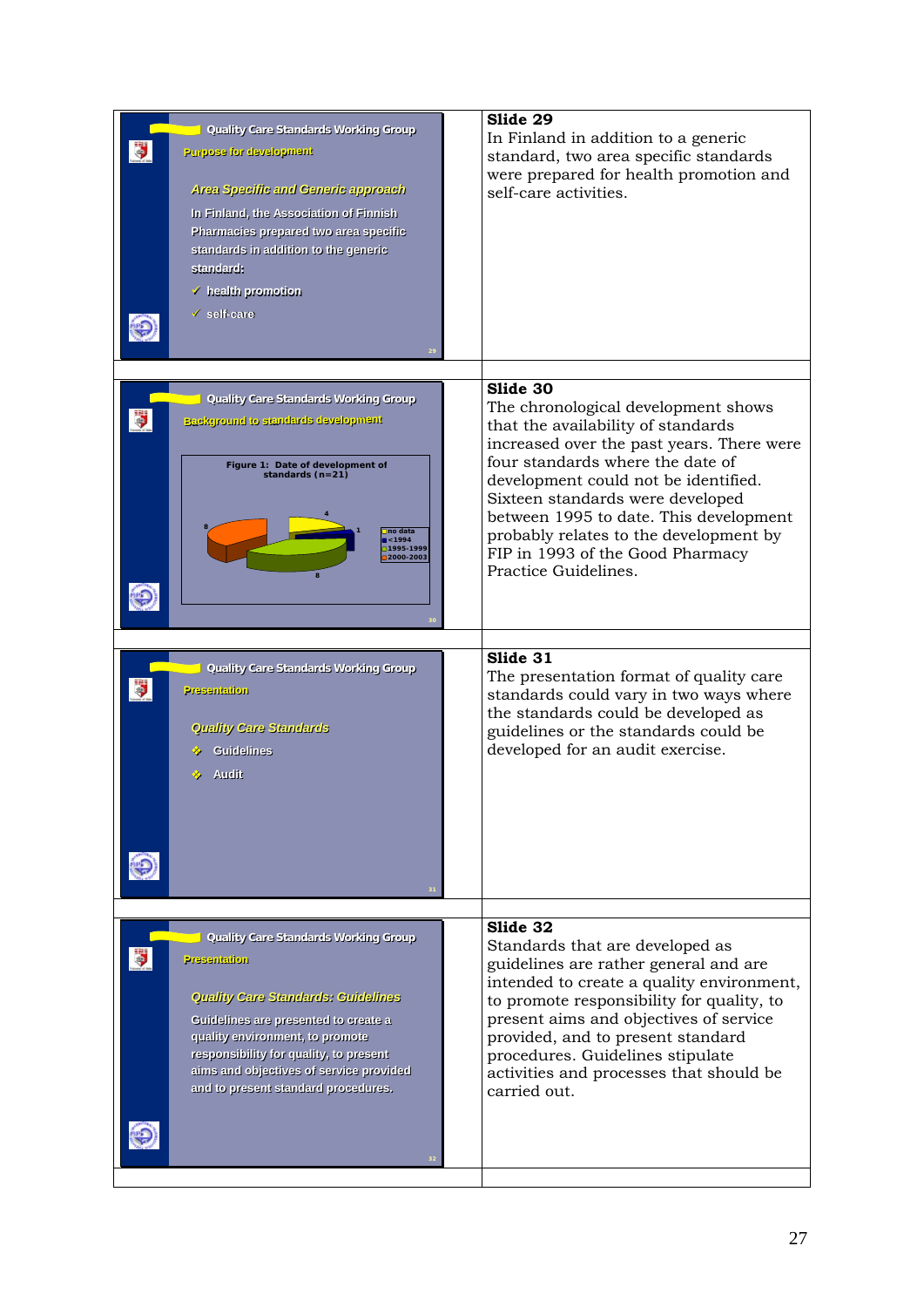| Quality Care Standards Working Group<br>Presentation-Guidelines<br>Examples- Dutch Pharmacy Standard<br>Informing and advising the patient<br>1.1.0 The pharmacist's first concern is<br>the welfare of the client. He will respect<br>the client's own responsibility.<br>1.2.0 The pharmacist supports the client<br>to make well considered decisions<br>regarding the use of medicines and<br>health care products. | Slide 33                                                                                                                                                                                                                                                                                                                                       |
|-------------------------------------------------------------------------------------------------------------------------------------------------------------------------------------------------------------------------------------------------------------------------------------------------------------------------------------------------------------------------------------------------------------------------|------------------------------------------------------------------------------------------------------------------------------------------------------------------------------------------------------------------------------------------------------------------------------------------------------------------------------------------------|
| Quality Care Standards Working Group<br><b>Presentation-Guidelines</b><br><b>Examples-USA</b><br>The pharmacist reviews, monitors, and<br>modifies the therapeutic plan as<br>necessary and appropriate, in concert<br>with the patient and healthcare team.                                                                                                                                                            | Slide 34                                                                                                                                                                                                                                                                                                                                       |
| Quality Care Standards Working Group<br>Presentation-Guidelines<br>Examples- Uganda<br>Work surface and shelving<br>Cupboards, work surfaces and shelves<br>must be kept clean, tidy and in a good<br>state of repair.<br>All work surfaces must be smooth,<br>washable and impervious to liquids.                                                                                                                      | Slide 35                                                                                                                                                                                                                                                                                                                                       |
| Quality Care Standards Working Group<br>Presentation<br><b>Quality Care Standards: Audit</b><br>Procedures to be followed are<br>presented<br>- Quantitative approach- scoring<br>• Tangible results                                                                                                                                                                                                                    | Slide 36<br>Standards that are developed as an audit<br>process also present the procedures to be<br>followed but the main difference is that<br>there is a quantitative approach in terms<br>of scoring or checking whether the<br>procedure is carried out. Therefore after<br>going through the standard, a tangible<br>result is possible. |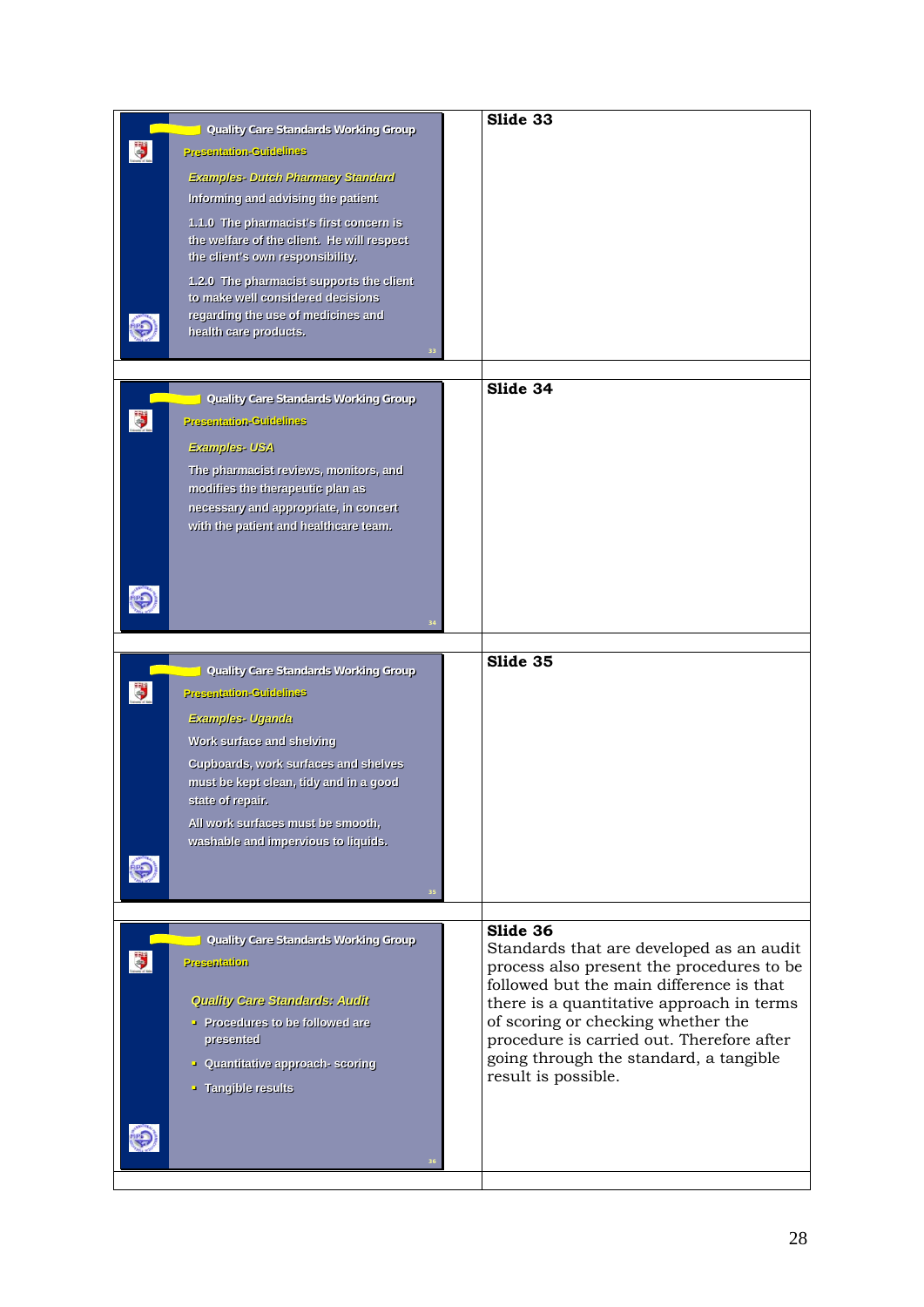| <b>Quality Care Standards Working Group</b>                                                                                                                                                                                                                                                                                                                                                                                                            | Slide 37                                                                                                                                                                                                                                                                                                                                                                                  |
|--------------------------------------------------------------------------------------------------------------------------------------------------------------------------------------------------------------------------------------------------------------------------------------------------------------------------------------------------------------------------------------------------------------------------------------------------------|-------------------------------------------------------------------------------------------------------------------------------------------------------------------------------------------------------------------------------------------------------------------------------------------------------------------------------------------------------------------------------------------|
| <b>Example-Malta</b><br>score                                                                                                                                                                                                                                                                                                                                                                                                                          |                                                                                                                                                                                                                                                                                                                                                                                           |
| <b>Greeting the patient</b>                                                                                                                                                                                                                                                                                                                                                                                                                            |                                                                                                                                                                                                                                                                                                                                                                                           |
| The pharmacist gives immediate attention to<br>L                                                                                                                                                                                                                                                                                                                                                                                                       |                                                                                                                                                                                                                                                                                                                                                                                           |
| the patient in an orderly way<br>з.                                                                                                                                                                                                                                                                                                                                                                                                                    |                                                                                                                                                                                                                                                                                                                                                                                           |
| II. The pharmacist greets the patient with a<br>friendly message<br>2                                                                                                                                                                                                                                                                                                                                                                                  |                                                                                                                                                                                                                                                                                                                                                                                           |
| III. The pharmacist addresses the patient by                                                                                                                                                                                                                                                                                                                                                                                                           |                                                                                                                                                                                                                                                                                                                                                                                           |
| name<br>2.                                                                                                                                                                                                                                                                                                                                                                                                                                             |                                                                                                                                                                                                                                                                                                                                                                                           |
| IV. The pharmacist is recognised by the patient<br>or introduces himself to the patient<br>з.                                                                                                                                                                                                                                                                                                                                                          |                                                                                                                                                                                                                                                                                                                                                                                           |
|                                                                                                                                                                                                                                                                                                                                                                                                                                                        |                                                                                                                                                                                                                                                                                                                                                                                           |
| Quality Care Standards Working Group<br>Presentation<br>No. of organizations<br>$(n=21)$                                                                                                                                                                                                                                                                                                                                                               | Slide 38<br>Out of the 21 organisations that sent in<br>their standards, 14 had developed their<br>standards following the guidelines<br>approach, whereas 7 developed the<br>standards based on an audit process.                                                                                                                                                                        |
| <b>Guidelines</b><br>14<br><b>Audit</b><br>$\overline{7}$                                                                                                                                                                                                                                                                                                                                                                                              |                                                                                                                                                                                                                                                                                                                                                                                           |
|                                                                                                                                                                                                                                                                                                                                                                                                                                                        |                                                                                                                                                                                                                                                                                                                                                                                           |
|                                                                                                                                                                                                                                                                                                                                                                                                                                                        |                                                                                                                                                                                                                                                                                                                                                                                           |
| <b>Guidelines</b><br>Australia (Pharm Guild)<br><b>Australia (Pharm Society) (S)</b><br>Canada<br>Croatia<br><b>Denmark</b><br><b>Finland</b><br><b>France</b><br>Germany<br>India<br><b>Israel</b><br>Japan (S)<br><b>Malta</b><br><b>Nordic Association (S)</b><br><b>Norway</b><br>Portugal<br><b>Sweden</b><br>Switzerland<br><b>The Netherlands</b><br><b>Uganda</b><br><b>United Kingdom</b><br><b>United States</b><br>14<br>(S)= area specific | Slide 39<br>This table relates to the data presented<br>by the individual organisations. Out of<br>the specific standards, the standard<br>developed by the Pharmaceutical Society<br>of Australia on non-prescription<br>medicines was based on an audit<br>exercise. Denmark, France, Malta,<br>Portugal and Switzerland based their<br>quality care standards on an audit<br>approach. |
|                                                                                                                                                                                                                                                                                                                                                                                                                                                        | Slide 40                                                                                                                                                                                                                                                                                                                                                                                  |
| Quality Care Standards Working Group<br>Language<br>No. of organizations<br>$(n=21)$<br>English<br>15<br>French<br>1<br>German<br>п<br>*Both French and German<br>1<br>3<br>**In other language<br>*Switzerland<br>**Croatia, Denmark, Norway                                                                                                                                                                                                          | The language in which the standards<br>were presented was English for 15<br>organizations, French for 1 organization,<br>German for 1 organization, both French<br>and German for 1 organization, and in<br>other languages for Croatia, Denmark<br>and Norway.                                                                                                                           |
|                                                                                                                                                                                                                                                                                                                                                                                                                                                        |                                                                                                                                                                                                                                                                                                                                                                                           |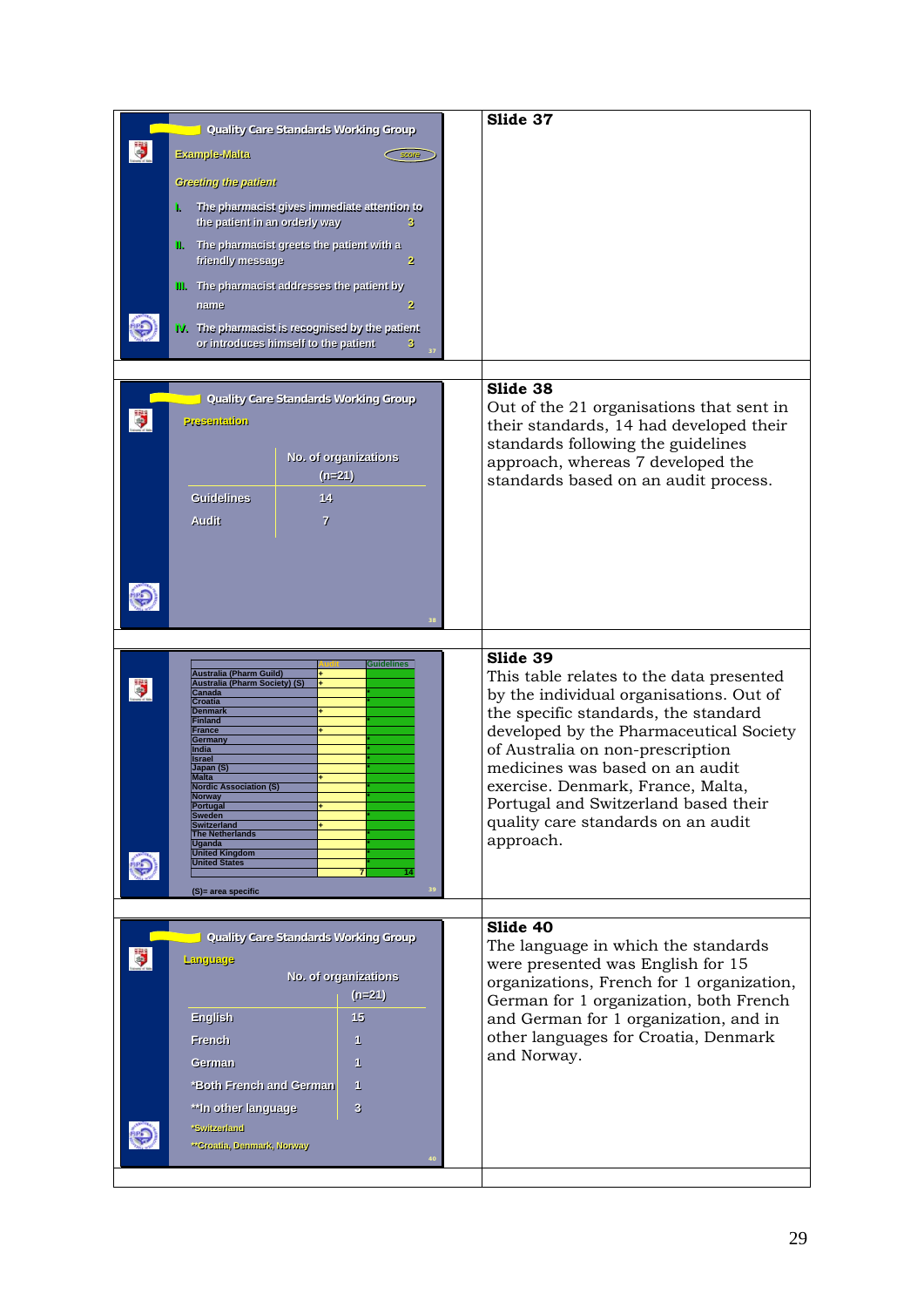| Quality Care Standards Working Group<br><b>Availability</b><br>No. of organizations<br>$(n=21)$<br>Hard-copy<br>19<br><b>On-line</b><br><b>Canada</b><br><b>CD-ROM</b><br>Australia (Pharm Guild)                                              | Slide 41<br>19 standards were available as a hard<br>copy whereas for Canada, the standards<br>are available on-line and for Australia<br>they are available on CD-ROM.                                                                                                                                                                                                                                                        |
|------------------------------------------------------------------------------------------------------------------------------------------------------------------------------------------------------------------------------------------------|--------------------------------------------------------------------------------------------------------------------------------------------------------------------------------------------------------------------------------------------------------------------------------------------------------------------------------------------------------------------------------------------------------------------------------|
| Quality Care Standards Working Group<br><b>Developing body</b><br>• National Pharmacy Association (19)<br>· Practice Research Group (1)- Malta<br>- Association of Pharmacy Regulatory<br>Authorities (1)- Canada                              | Slide 42<br>The standards were developed by a<br>national pharmacy association except for<br>Malta where a generic audit-based<br>system was developed by a practice<br>research group at the Department of<br>Pharmacy at the University of Malta. In<br>Canada, a generic guidelines-based<br>system was developed by the national<br>association of pharmacy regulatory<br>authorities.                                     |
| Quality Care Standards Working Group<br><b>Collaborating bodies</b><br>· India- FIP, WHO-SEARPHARM Forum<br>· Uganda- Ministry of Health                                                                                                       | Slide 43<br>In India, the generic-guidelines based<br>system was developed in collaboration<br>with FIP and WHO whilst in Uganda the<br>generic-guidelines based system was<br>developed in collaboration with the<br>Ministry of Health.                                                                                                                                                                                      |
| Quality Care Standards Working Group                                                                                                                                                                                                           | Slide 44                                                                                                                                                                                                                                                                                                                                                                                                                       |
| Areas included in generic standards<br>No. of organizations<br>$(n=18)$<br>Extemporaneous preparations 15 (83%)                                                                                                                                | When looking at the 18 generic<br>standards, there were 18 areas that were<br>included in these standards. Over the<br>next three slides we shall view these<br>areas according to order of inclusion. The                                                                                                                                                                                                                     |
| <b>Handling of stock</b><br>14 (78%)<br>Interaction with patients<br>13 (72%)<br>Non-presc medicines<br>13 (72%)<br>Setting of the pharmacy<br>13 (72%)<br><b>Documentation systems</b><br>12 (67%)<br>Dispensing presc. medicines<br>11 (61%) | area of extemporaneous preparations was<br>included in 15 standards. Handling of<br>stock - included in 14 standards;<br>Interaction with patients – included in 13<br>standards; Non-prescription medicines -<br>included in 13 standards; Setting of the<br>pharmacy-also included in 13 standards;<br>Documentation systems - included in 12<br>standards; Dispensing prescription<br>medicines – included in 11 standards. |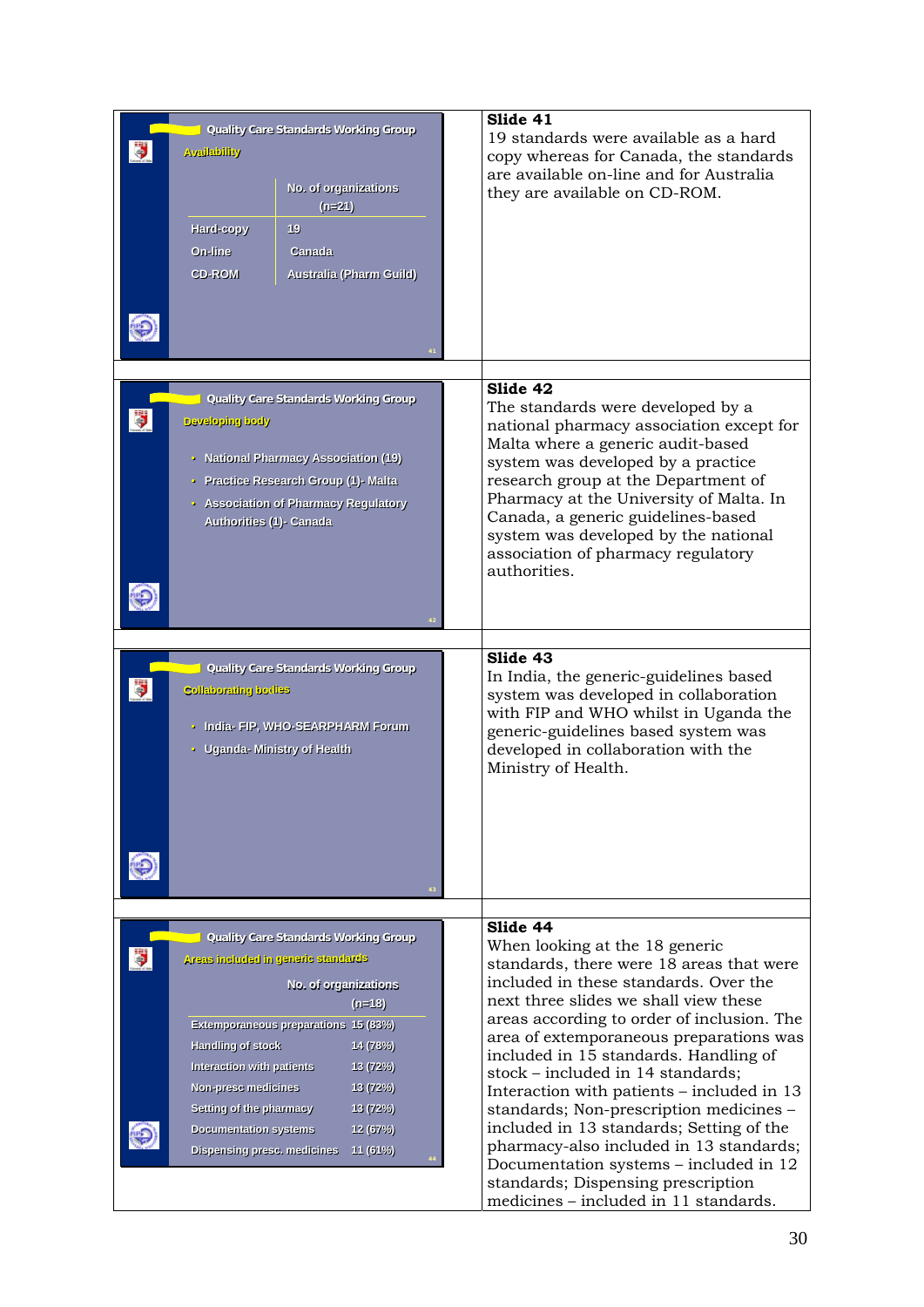|   | Quality Care Standards Working Group                               | Slide 45                                   |
|---|--------------------------------------------------------------------|--------------------------------------------|
|   |                                                                    | Extemporaneous preparations covers the     |
|   | Extemporaneous preparations                                        | preparation and storage of raw materials.  |
|   | Examples- Israel                                                   |                                            |
|   | In extemporaneous dispensing it is                                 |                                            |
|   | imperative to reduce bacterial counts.                             |                                            |
|   | This is achieved as follows:                                       |                                            |
|   | 1. Reduce or prevent the movement of                               |                                            |
|   | people in the laboratory.                                          |                                            |
|   | 2. Provide positive air pressure using air                         |                                            |
|   | conditioners and fans.                                             |                                            |
|   |                                                                    |                                            |
|   |                                                                    |                                            |
|   |                                                                    |                                            |
|   | Quality Care Standards Working Group                               | Slide 46                                   |
|   | Externporameous preparations                                       |                                            |
|   |                                                                    |                                            |
|   | <b>Examples-India</b>                                              |                                            |
|   | Written standard operating procedures                              |                                            |
|   | as well as standard formulations should                            |                                            |
|   | be maintained for commonly made                                    |                                            |
|   | extemporaneous preparations.                                       |                                            |
|   | Batch numbers of each medicine used                                |                                            |
|   | for compounding should be recorded.                                |                                            |
|   |                                                                    |                                            |
|   |                                                                    |                                            |
|   |                                                                    |                                            |
|   |                                                                    |                                            |
|   | Quality Care Standards Working Group                               | Slide 47                                   |
|   | Areas included in generic standards                                | Handling of stock - expiry dates, recalls, |
|   |                                                                    |                                            |
|   |                                                                    | storing and ordering.                      |
|   | No. of organizations                                               |                                            |
|   | $(n=18)$                                                           |                                            |
|   | Extemporaneous preparations 15 (83%)                               |                                            |
|   | <b>Neofe to gnilleneR</b><br>14 (78%)                              |                                            |
|   | Interaction with patients<br>13 (72%)                              |                                            |
|   | Non-presc medicines<br>13 (72%)                                    |                                            |
|   | Setting of the pharmacy<br>13 (72%)                                |                                            |
|   | 12 (67%)<br><b>Documentation systems</b>                           |                                            |
|   | Dispensing presc. medicines<br>11 (61%)                            |                                            |
|   |                                                                    |                                            |
|   |                                                                    |                                            |
|   | Quality Care Standards Working Group                               | Slide 48                                   |
| 零 | <b>Handling of stock</b>                                           | Handling of stock - maintenance of         |
|   |                                                                    | stock.                                     |
|   | Examples- Canada                                                   |                                            |
|   | The pharmacist ensures the removal of                              |                                            |
|   | outdated, mislabelled or deteriorated                              |                                            |
|   | drugs, and those recalled from regular                             |                                            |
|   | stock, for storage in a separate area for<br>appropriate disposal. |                                            |
|   |                                                                    |                                            |
|   |                                                                    |                                            |
|   |                                                                    |                                            |
|   |                                                                    |                                            |
|   |                                                                    |                                            |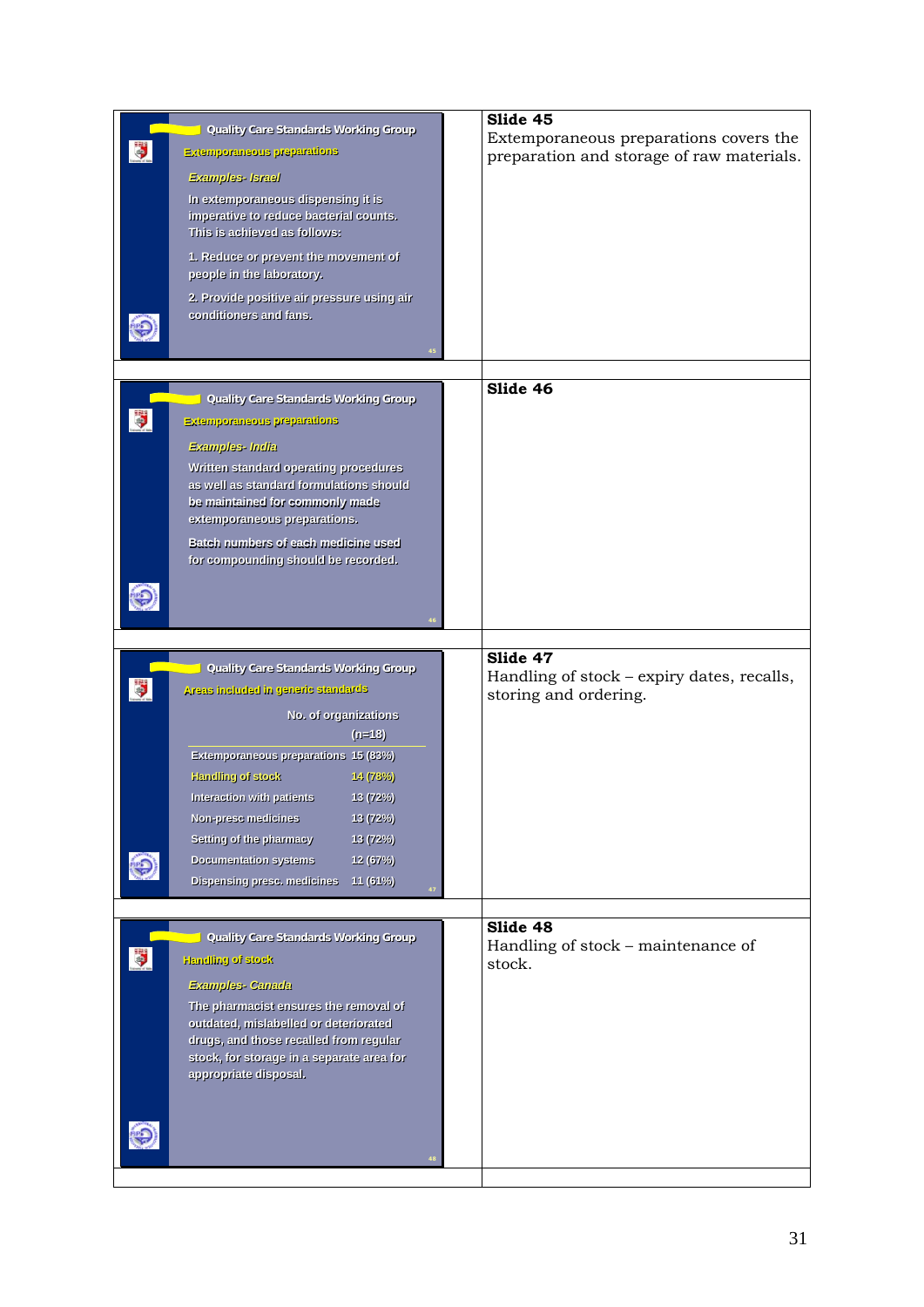|                                                     | Slide 49                                  |
|-----------------------------------------------------|-------------------------------------------|
| Quality Care Standards Working Group                | Handling of stock - acquisition of stock. |
| <b>Neote to gnillonell</b>                          |                                           |
| Examples-UK                                         |                                           |
|                                                     |                                           |
| Pharmacists must not purchase or                    |                                           |
| supply any medicines, food supplement               |                                           |
| or health care related product where                |                                           |
| they have reason to doubt its quality or<br>safety. |                                           |
|                                                     |                                           |
|                                                     |                                           |
|                                                     |                                           |
|                                                     |                                           |
|                                                     |                                           |
|                                                     |                                           |
|                                                     | Slide 50                                  |
| Quality Care Standards Working Group                | Interaction with patients - counselling   |
| Areas included in generic standards                 | and communication with patients.          |
|                                                     |                                           |
| No. of organizations                                |                                           |
| $(n=18)$                                            |                                           |
| Extemporaneous preparations 15 (83%)                |                                           |
| <b>Handling of stock</b><br>14 (78%)                |                                           |
| Interaction with patients<br>13 (72%)               |                                           |
| Non-presc medicines<br>13 (72%)                     |                                           |
|                                                     |                                           |
| Setting of the pharmacy<br>13 (72%)                 |                                           |
| <b>Documentation systems</b><br>12 (67%)            |                                           |
| Dispensing presc. medicines 11 (61%)                |                                           |
|                                                     |                                           |
|                                                     | Slide 51                                  |
| Quality Care Standards Working Group                |                                           |
| Interaction with patients                           |                                           |
|                                                     |                                           |
| <b>Examples-India</b>                               |                                           |
| The pharmacist must work out                        |                                           |
| strategies to make time to provide                  |                                           |
| professional counselling with regard to             |                                           |
| use of medicines and related products,              |                                           |
| so as to improve the quality of the                 |                                           |
| patient's life.                                     |                                           |
|                                                     |                                           |
|                                                     |                                           |
|                                                     |                                           |
|                                                     |                                           |
|                                                     | Slide 52                                  |
| <b>Quality Care Standards Working Group</b>         | Non-prescription medicines and            |
| Areas included in generic standards                 | responding to symptoms.                   |
|                                                     |                                           |
|                                                     |                                           |
| No. of organizations                                |                                           |
| $(n=18)$                                            |                                           |
| Extemporaneous preparations 15 (83%)                |                                           |
| <b>Handling of stock</b><br>14 (78%)                |                                           |
| Interaction with patients<br>13 (72%)               |                                           |
|                                                     |                                           |
| Non-presc medicines<br>13 (72%)                     |                                           |
| Setting of the pharmacy<br>13 (72%)                 |                                           |
| Documentation systems<br>12 (67%)                   |                                           |
| Dispensing presc. medicines<br>11 (61%)             |                                           |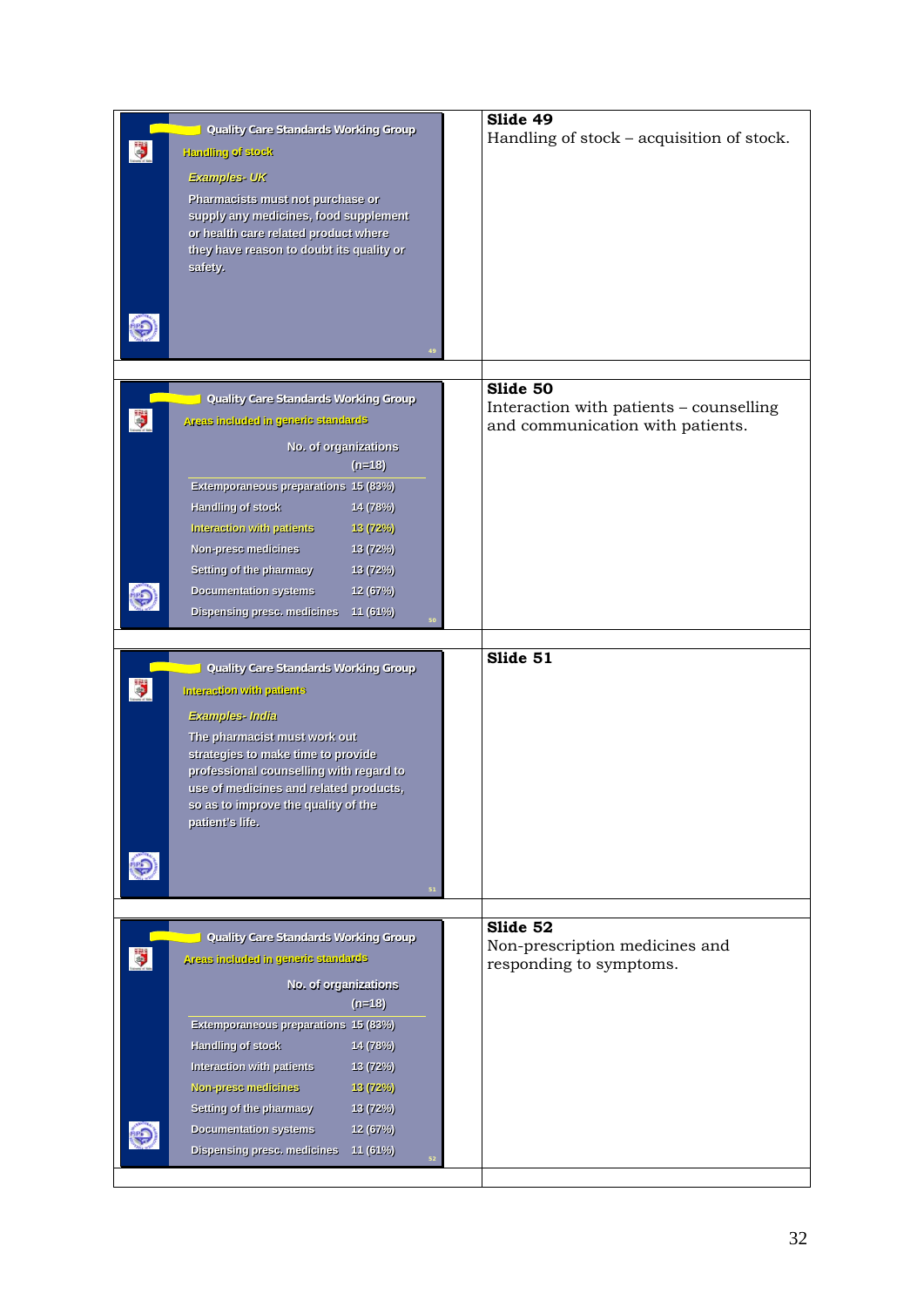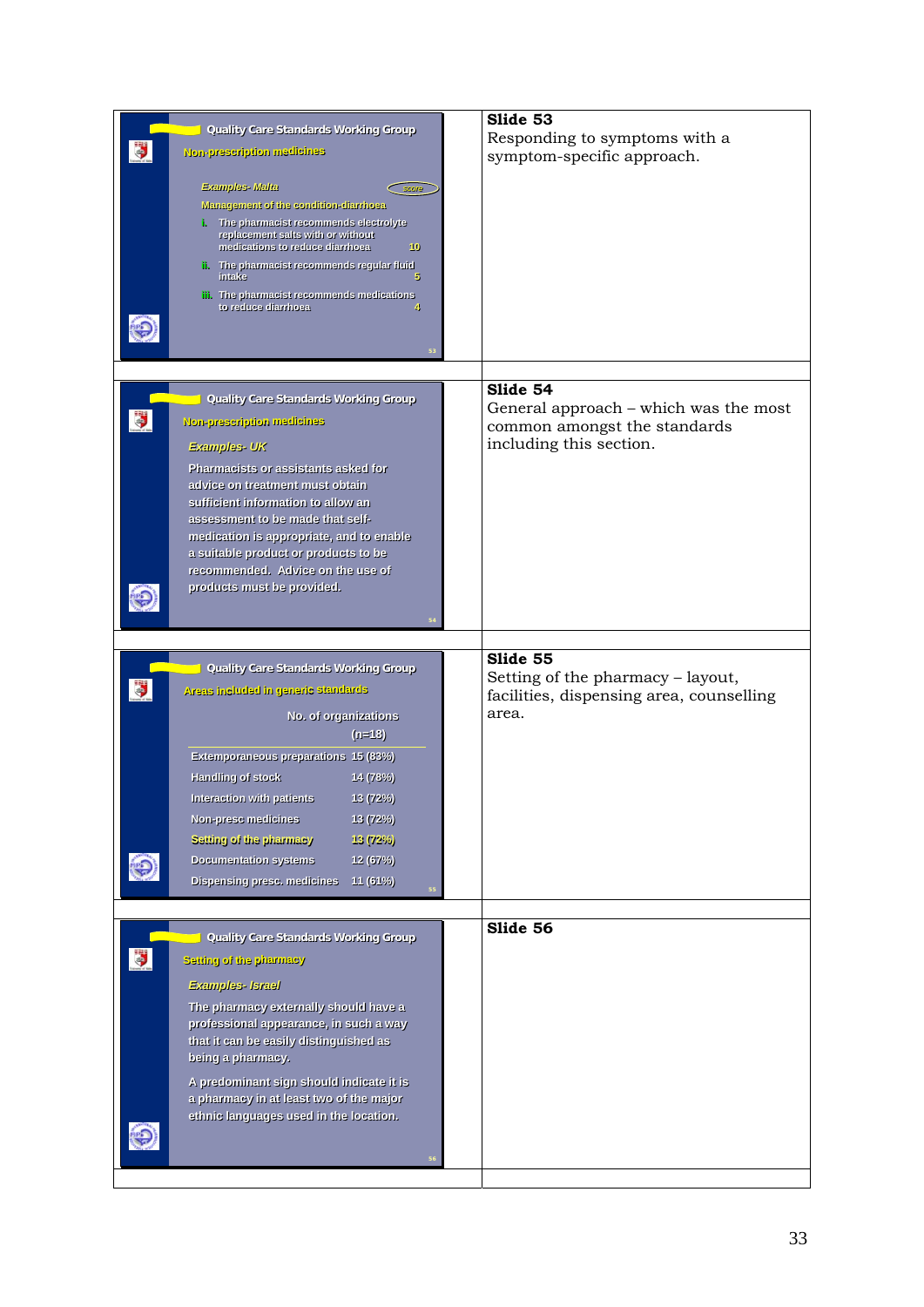| Quality Care Standards Working Group<br>Areas included in generic standards<br>No. of organizations<br>$(n=18)$<br>Extemporaneous preparations 15 (83%)<br>Handling of stock<br>14 (78%)<br>Interaction with patients<br>13 (72%)<br>Non-presc medicines<br>13 (72%)<br>Setting of the pharmacy<br>13 (72%)<br><b>Documentation systems</b><br>12 (67%)<br>Dispensing presc. medicines<br>11 (61%)                                           | Slide 57<br>Documentation systems - patient<br>medication records, documentation of<br>pharmacist interventions.             |
|----------------------------------------------------------------------------------------------------------------------------------------------------------------------------------------------------------------------------------------------------------------------------------------------------------------------------------------------------------------------------------------------------------------------------------------------|------------------------------------------------------------------------------------------------------------------------------|
| Quality Care Standards Working Group<br><b>Documentation systems</b><br><b>Examples- France</b><br>L'historique des medicaments et<br>produits delivres est-il<br>systematiquement consulte pour verifier<br>la bonne observance du traitement par<br>les malades chroniques                                                                                                                                                                 | Slide 58<br>Patient medication records are kept to<br>monitor patient's drug therapy<br>particularly the chronic medication. |
| Quality Care Standards Working Group<br>Areas included in generic standards<br>No. of organizations<br>$(n=18)$<br>Extemporaneous preparations 15 (83%)<br>Handling of stock<br>14 (78%)<br>Interaction with patients<br>13 (72%)<br>Non-presc medicines<br>13 (72%)<br>Setting of the pharmacy<br>13 (72%)<br>12 (67%)<br><b>Documentation systems</b><br>Dispensing presc. medicines<br>11 (61%)                                           | Slide 59<br>Dispensing prescription medicines –<br>activity of prescription receipt and<br>checking, dispensing medicines.   |
| <b>Quality Care Standards Working Group</b><br>Beniefbem notiqiteserq prilaneqalQ<br>Examples- Uganda<br>A pharmacist or his/her designee must<br>see every prescription for a medicine<br>and make a judgement as to what action<br>is necessary.<br>For each prescription, the date of issue,<br>the quantity of drug supplied, the<br>balance due and the signature of who<br>dispenses the prescription must be<br>indicated in red ink. | Slide 60                                                                                                                     |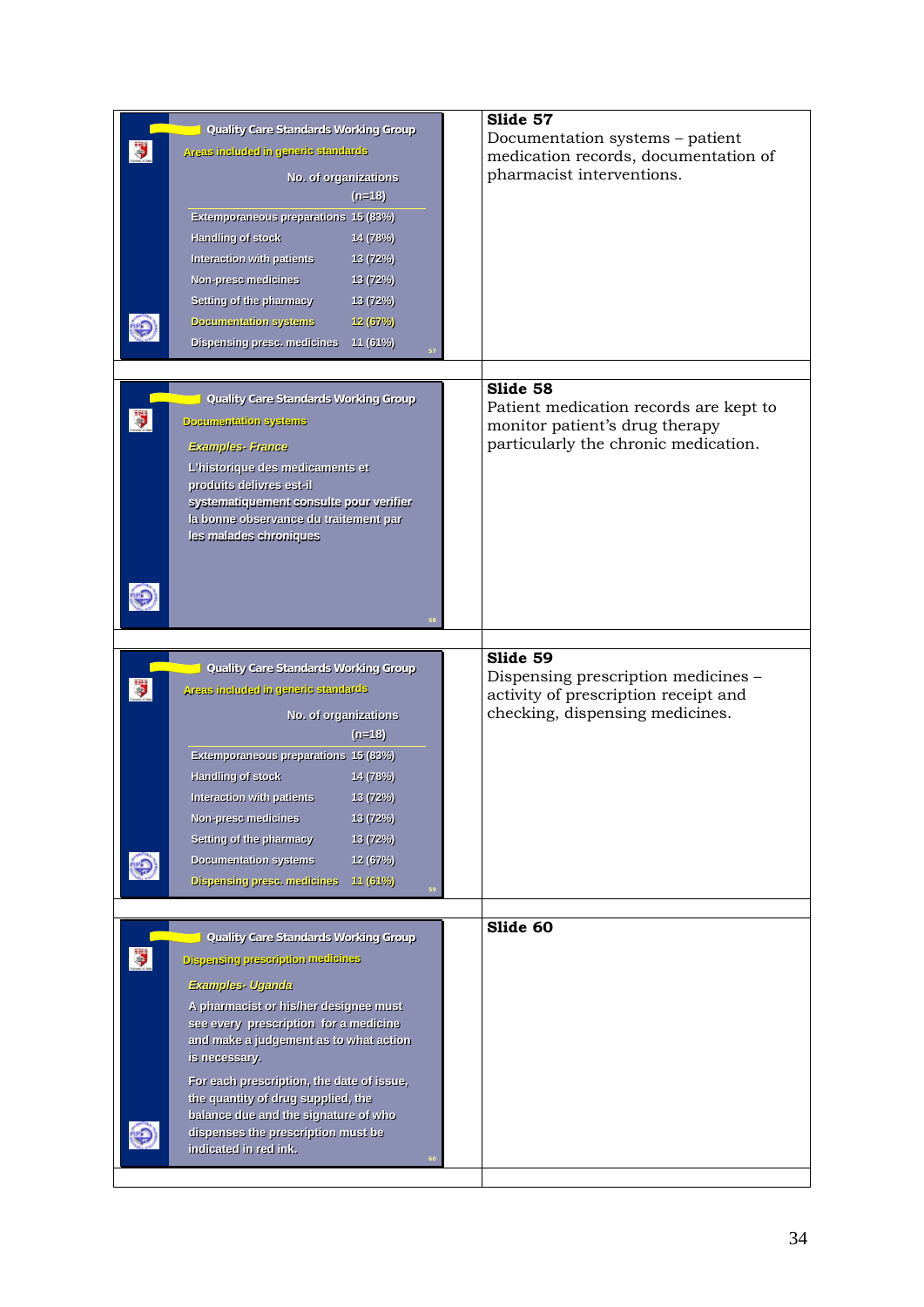| Quality Care Standards Working Group<br>chnebuste cheneg uf bebulant esenA<br>No. of organizations<br>$(n=18)$<br>Equipment<br>10 (56%)<br><b>Health promotion</b><br>10 (56%)<br>Research & professional dev<br>9(50%)<br><b>Audit</b><br>7 (39%)<br><b>Diagnostics</b><br>7 (39%)<br>Pharmacotherapy monitor/plan 7 (39%)       | Slide 61<br>Equipment and Health promotion -<br>included in 10 standards; research and<br>professional development - included in 9<br>standards; and Undertaking audit<br>exercises - Diagnostics - and;<br>Pharmacotherapy monitoring and plan -<br>included in 7 standards. |
|-----------------------------------------------------------------------------------------------------------------------------------------------------------------------------------------------------------------------------------------------------------------------------------------------------------------------------------|-------------------------------------------------------------------------------------------------------------------------------------------------------------------------------------------------------------------------------------------------------------------------------|
| Quality Care Standards Working Group<br>Equipment<br><b>Examples-Uganda</b><br>Each item must be kept clean and in a<br>good state of repair.<br>The following items must be present:<br>Appropriate devices for counting tablets<br>and capsules.                                                                                | Slide 62<br>Equipment available including<br>refrigerator, balances, counting devices.                                                                                                                                                                                        |
| Quality Care Standards Working Group<br>Equipment<br><b>Examples- France</b><br>L'equipe officinale a-t-elle a sa<br>disposition dans l'officine:<br>La Pharmacopee Francaise<br>L'index Merck<br>Le Dictionnaire des termes medicaux                                                                                             | Slide 63<br>As well as drug information services.<br>The staff at the pharmacy has access to<br>the French Pharmacopoeia, the Merck<br>Index, the Medical Dictionary.                                                                                                         |
| <b>Quality Care Standards Working Group</b><br>chrebnets cheneg ni bebulani seerA<br>No. of organizations<br>$(n=18)$<br>Equipment<br>10 (56%)<br><b>Health promotion</b><br>10(56%)<br>Research & professional dev<br>9(50%)<br><b>Audit</b><br>7 (39%)<br><b>Diagnostics</b><br>7 (39%)<br>Pharmacotherapy monitor/plan 7 (39%) | Slide 64<br>Health promotion activities - leaflets and<br>information.                                                                                                                                                                                                        |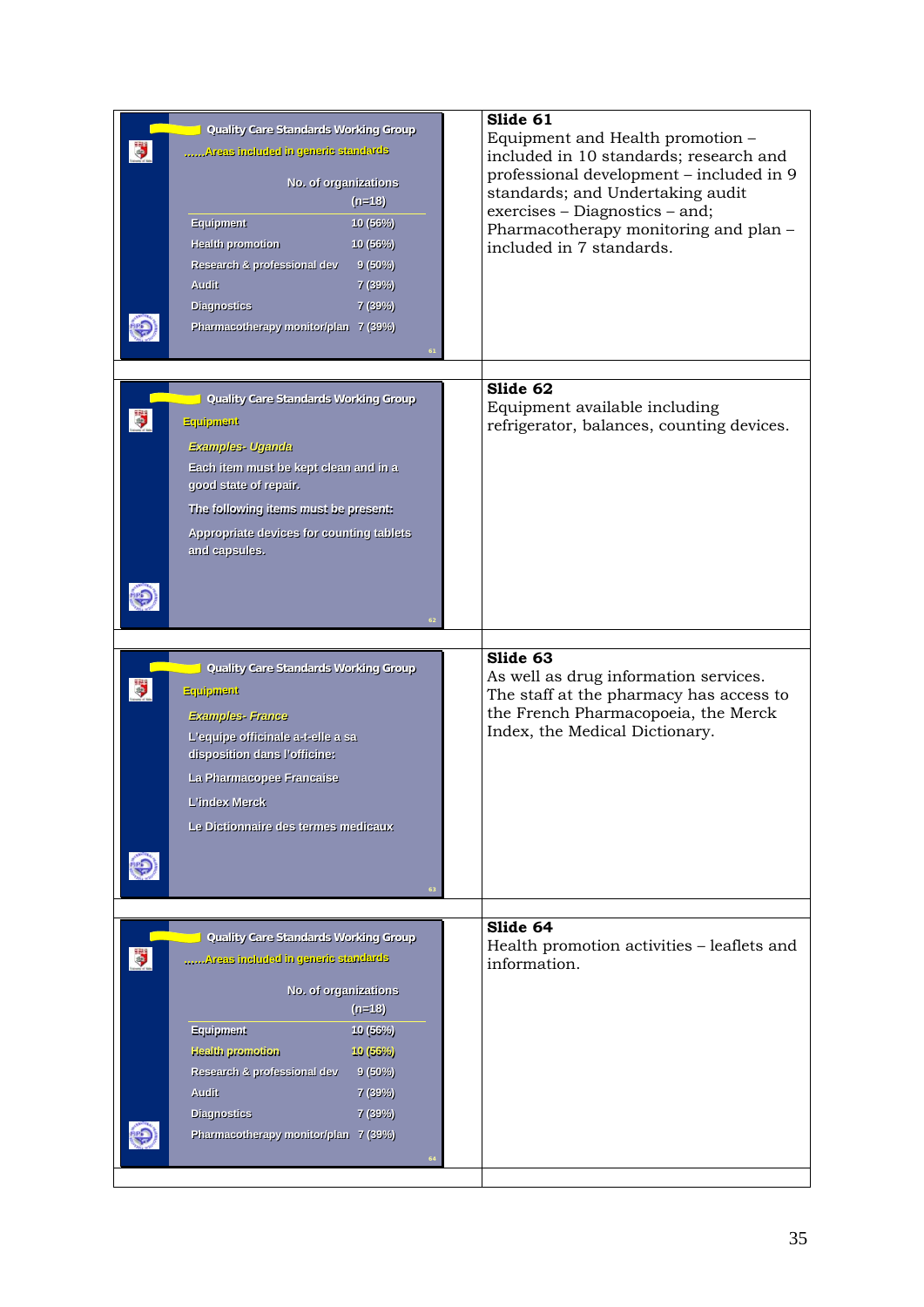| Quality Care Standards Working Group             | Slide 65                                   |
|--------------------------------------------------|--------------------------------------------|
| <b>Notiomerg</b> dilisel-                        |                                            |
| <b>Examples-Finland</b>                          |                                            |
| Health promotion is an important aspect          |                                            |
| of the activity of a community pharmacy.         |                                            |
| Prevention of diseases and health                |                                            |
| promotion are among the central                  |                                            |
| objectives of Finnish health policy.             |                                            |
|                                                  |                                            |
|                                                  |                                            |
|                                                  |                                            |
|                                                  |                                            |
|                                                  |                                            |
|                                                  | Slide 66                                   |
| Quality Care Standards Working Group             | Research and professional development -    |
| <b>Christians of renep of bebuloni casyA</b>     | participation in research projects and     |
|                                                  | continuing professional development        |
| No. of organizations                             | activities; Undertaking audit exercises    |
| $(n=18)$                                         | and development of quality manuals;        |
| Equipment<br>10 (56%)                            | Diagnostics - availability of carrying out |
| <b>Health promotion</b><br>10 (56%)              | diagnostic tests such as blood pressure    |
| <b>Research &amp; professional dev</b><br>9(50%) | monitoring; Pharmacotherapy monitoring     |
| <b>Audit</b><br>7 (39%)                          | and plan - discussion with patients on     |
| <b>Diagnostics</b><br>7 (39%)                    | use of medication, identifying             |
| Pharmacotherapy monitor/plan 7 (39%)             | medication-related problems.               |
|                                                  |                                            |
|                                                  |                                            |
|                                                  | Slide 67                                   |
| Quality Care Standards Working Group             | Customer perceptions – evaluation of       |
| chrishete offeneg of bebulant esenA              | feedback from clients; Domiciliary         |
|                                                  | services – provision of services to house- |
| No. of organizations<br>$(n=18)$                 | bound persons, homes for the elderly;      |
|                                                  | On-line services - availability of e-mail  |
| <b>Domiciliary services</b><br>4 (22%)           | communication, websites; Pre-              |
| On-line services<br>4(22%)                       | registration training - pharmacy students  |
| 4 (22%)<br>Pre-registration training             | traineeships; Parapharmaceuticals - use    |
| Parapharmaceuticals<br>3(17%)                    | of medical devices, wound care products,   |
| <b>Customer perceptions</b><br>2(11%)            | homeopathy.                                |
|                                                  |                                            |
|                                                  |                                            |
|                                                  |                                            |
|                                                  | Slide 68                                   |
| Quality Care Standards Working Group             |                                            |
| Parapharmaceuticals                              |                                            |
| <b>Examples-Finland</b>                          |                                            |
| Part of the herbal drugs and                     |                                            |
| homeopathic products are sold                    |                                            |
| exclusively from pharmacies. Therefore,          |                                            |
| the staff shall also get acquainted with         |                                            |
| the use of these products.                       |                                            |
|                                                  |                                            |
|                                                  |                                            |
|                                                  |                                            |
|                                                  |                                            |
|                                                  |                                            |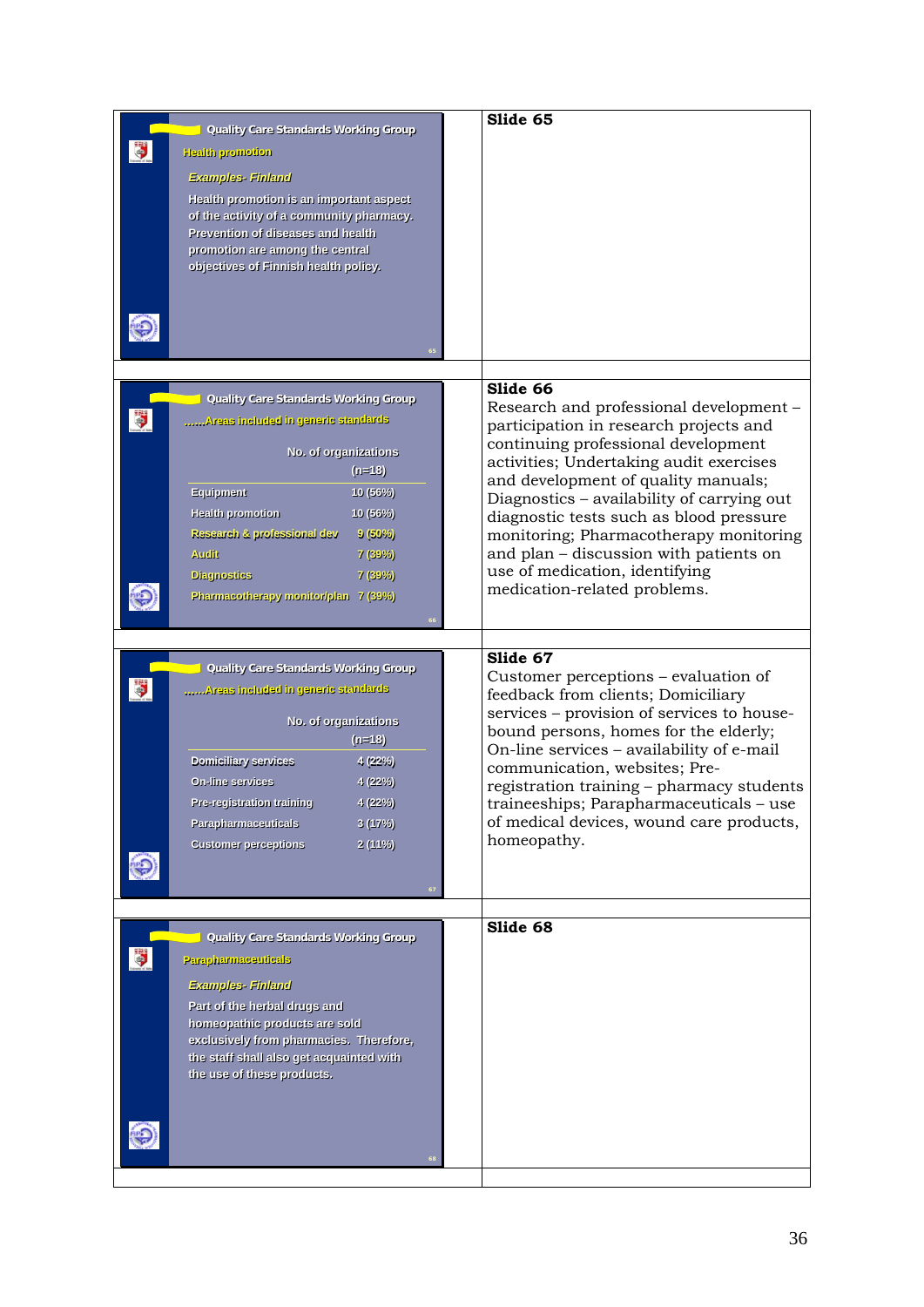| Quality Care Standards Working Group<br><b>Ceotvres enti-nO</b><br><b>Examples-UK</b><br>Pharmacists providing on-line pharmacy<br>services must advise patients to consult<br>a convenient pharmacy whenever a<br>request for a medicine or the symptoms<br>described indicate that the patient's<br>interests would be better served by a<br>face-to-face consultation. | Slide 69                                                                                                                                                                                                                                |
|---------------------------------------------------------------------------------------------------------------------------------------------------------------------------------------------------------------------------------------------------------------------------------------------------------------------------------------------------------------------------|-----------------------------------------------------------------------------------------------------------------------------------------------------------------------------------------------------------------------------------------|
| Quality Care Standards Working Group<br>Areas included in generic standards (n=18)<br><b>ustomer perceptions</b><br>liagnostics<br>ispensing prescription medicine<br>ocumentation systems<br><b>omiciliary service</b><br>16 10<br>8 5 14 10 11 5 14<br>♦ developed as audit exercise                                                                                    | Slide 70<br>This slide shows the 18 areas as included<br>in the standards produced by the<br>organizations. The marked organizations<br>represent a generic-audit system, which<br>include a good number of the 18 areas<br>considered. |
| Quality Care Standards Working Group<br><b>DISCUSSION</b>                                                                                                                                                                                                                                                                                                                 | Slide 71<br>The conclusions that can be drawn out of<br>this overview of the current situation are:                                                                                                                                     |
| Quality Care Standards Working Group<br><b>Availability of standards</b><br>spreading                                                                                                                                                                                                                                                                                     | Slide 72<br>With regard to our first aim, availability<br>of standards - we can see that this is<br>increasing as organisations take up the<br>challenge to develop quality care<br>standards.                                          |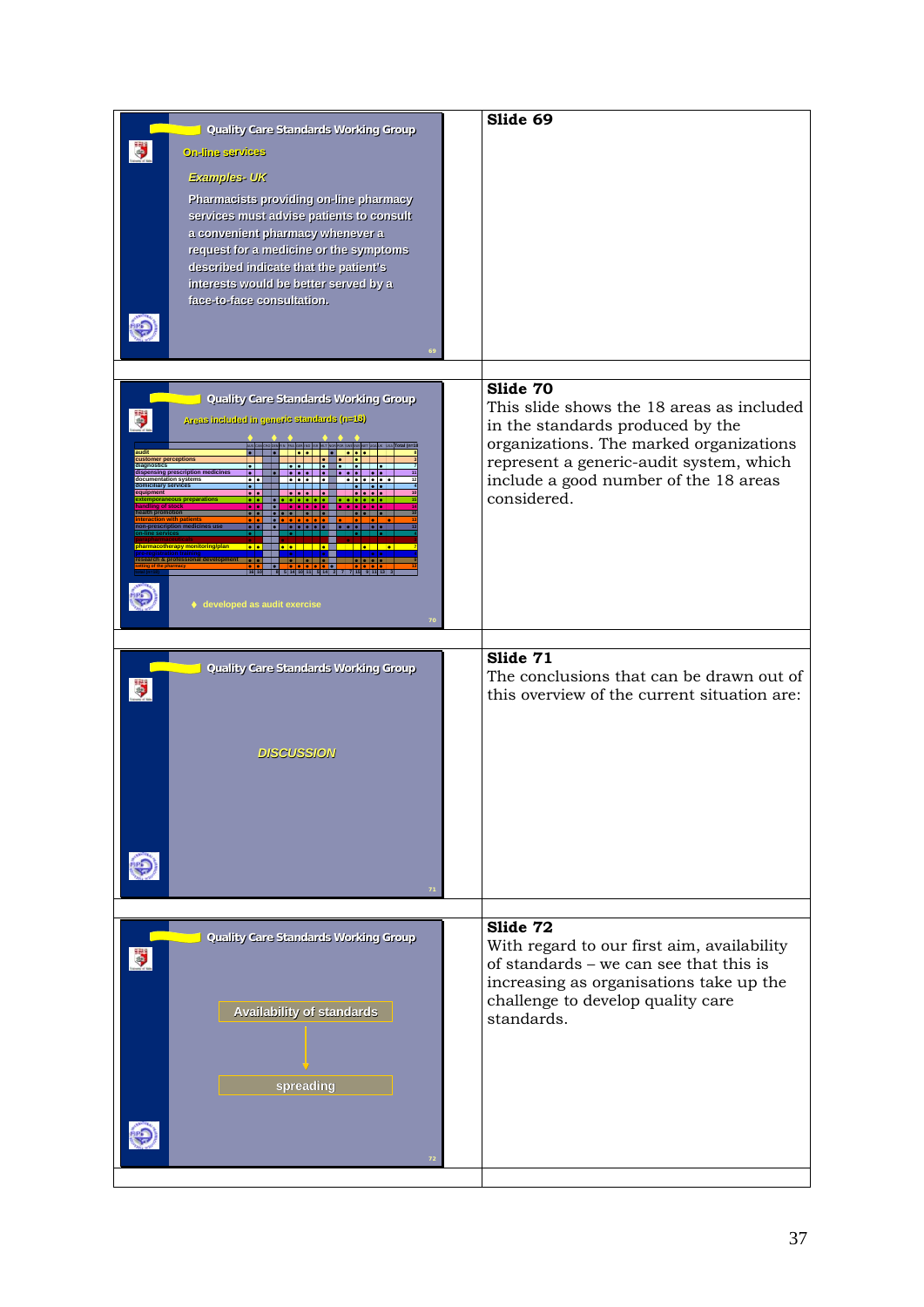| Quality Care Standards Working Group<br>Areas for improvement<br>Generic approach<br><b>Audit</b>                                                                                                                                                                                                         | Slide 73<br>As for our second aim to identify areas<br>for improvement $-$ a generic approach is<br>more robust and spans over the<br>professional activities of a community<br>pharmacist. The inclusion of all areas<br>that have been identified in this analysis<br>results in a comprehensive exercise.<br>Developing the standards as an audit<br>exercise would result in a more tangible<br>outcome.                                                                                                                                                                                                                           |
|-----------------------------------------------------------------------------------------------------------------------------------------------------------------------------------------------------------------------------------------------------------------------------------------------------------|----------------------------------------------------------------------------------------------------------------------------------------------------------------------------------------------------------------------------------------------------------------------------------------------------------------------------------------------------------------------------------------------------------------------------------------------------------------------------------------------------------------------------------------------------------------------------------------------------------------------------------------|
| Quality Care Standards Working Group<br><b>Impact of implementation</b><br><b>Examples from Australia,</b><br>Sweden, Switzerland                                                                                                                                                                         | Slide 74<br>As for our third aim, the impact of<br>implementation, my colleagues from<br>Australia, Sweden and Switzerland will<br>be discussing their experiences.<br>The implementation of quality care<br>standards in community pharmacy based<br>as a legal requirement is still in its early<br>stages. Pharmacists should take up this<br>process and view such an activity is<br>beneficial to the profession since it will<br>help us confirm the effectiveness of the<br>pharmacist in patient care. This will<br>contribute to the continuous<br>development of the pharmacy services<br>provided.                          |
| Quality Care Standards Working Group<br>nefisbnemmeesR<br>"The Working Group strongly<br>recommends that all member<br>organisations embrace the introduction<br>of Quality Care Standards and begin or<br>continue the process as soon as<br>possible."<br><b>B.</b> Grant<br>Chairperson, Working Group | Slide 75<br>The recommendation that emerges from<br>this response analysis is that the<br>Working Group strongly recommends<br>that all member organisations embrace<br>the introduction of Quality Care<br>Standards and begin or continue the<br>process as soon as possible. This is a<br>statement made by Bob Grant,<br>Chairperson of the working group after<br>reviewing the results obtained. The<br>Community Pharmacy Section of FIP will<br>provide whatever assistance it can and<br>seeks the co-operation of member<br>organisations in the provision of further<br>assistance to those countries seeking<br>such help. |